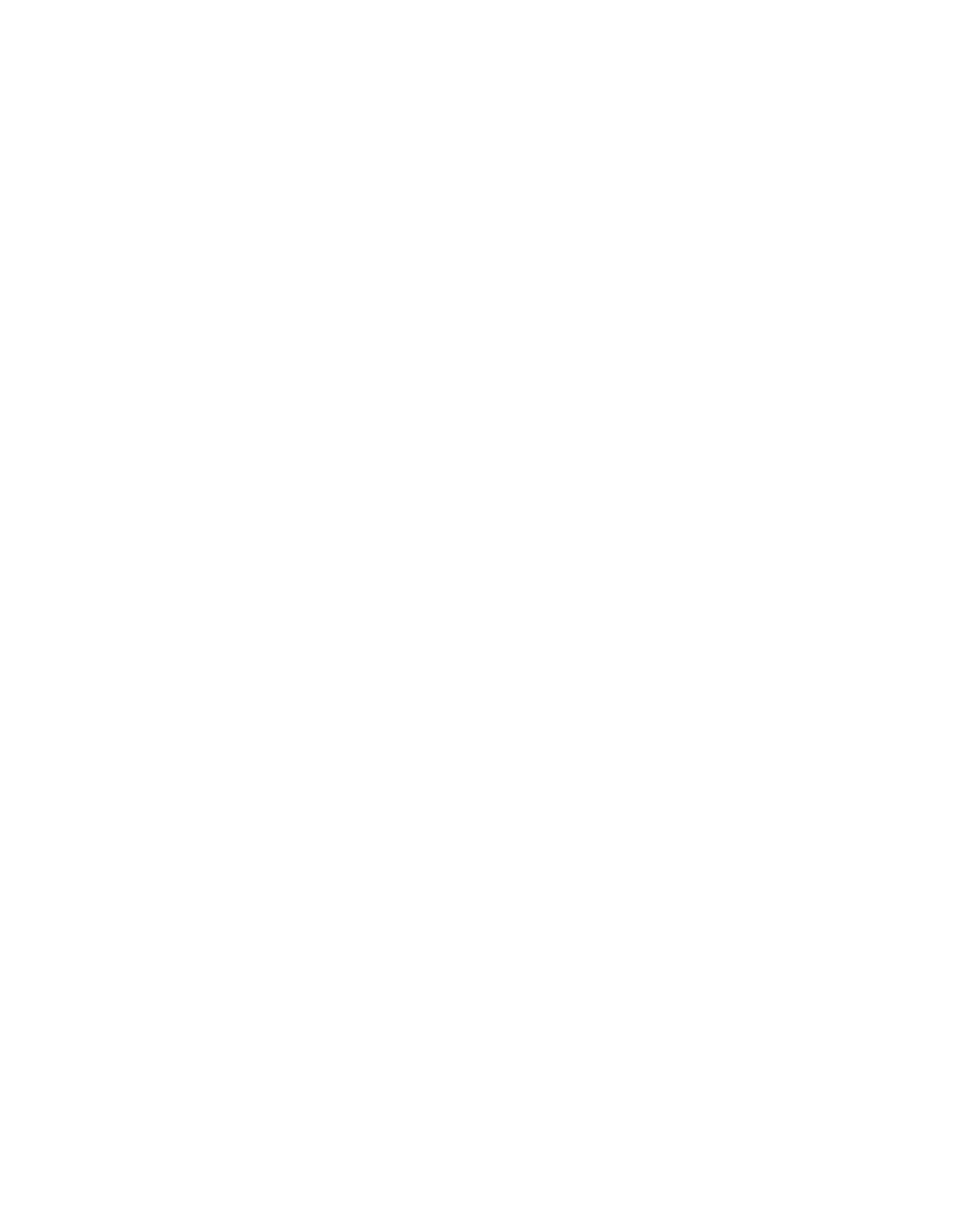ADDED ENTRIES:

COUNTY COURTS--NEBRASKA--ROCK COUNTY MARRIAGES--NEBRASKA--ROCK COUNTY MOTOR VEHICLES--VALUATION--NEBRASKA--ROCK COUNTY PERSONAL PROPERTY--NEBRASKA--ROCK COUNTY REAL PROPERTY--VALUATION--NEBRASKA--ROCK COUNTY Rock County Hospital (Bassett, Neb.) SCHOOL LAND--NEBRASKA--ROCK COUNTY SOLDIERS--NEBRASKA--ROCK COUNTY TAXATION--NEBRASKA--ROCK COUNTY TAXATION OF PERSONAL PROPERTY--NEBRASKA--ROCK COUNTY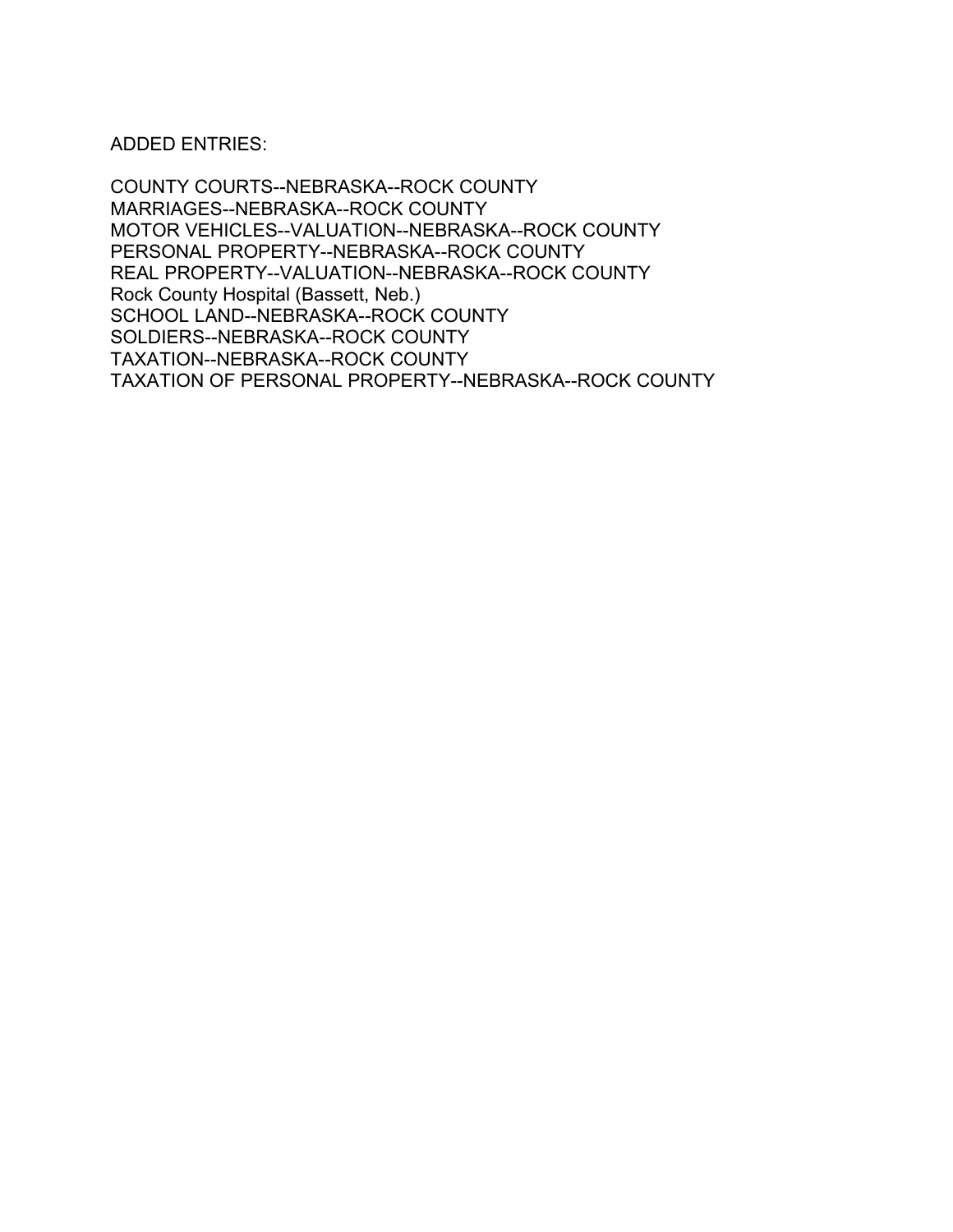Rock County was named for Rock Creek which flows through the county. The northern boundary of the county is the center of the Niobrara River. Presently the county consists of 1,003 square miles with a population of 2,019 (1990).

### **SCOPE AND CONTENT NOTE**

This record group consists of the records of Rock County, Nebraska, divided into the following subgroups: 1) Assessment Records, 1887-1945; 2) County Treasurer, 1887-1982; 3) County Board of Commissioners; 4) County Clerk, 1883-1977; 5) Register of Deeds (no records); 6) County Court, 1889-1900; 7) District Court (no records); 8) Superintendent of Schools (no records); 9) School District Records (no records); and 10) Rock County Hospital, 1977-1980.

The bulk of Rock County official records is contained in Subgroup One, Assessment Records on microfilm. Included are real property and personal assessment volumes, 1887-1945. Also included are records of the county assessor's annual agriculture statistics for the county, 1902-1917.

There are no regular Tax Lists in storage at the State Archives. These records are still held by the county. Some Delinquent and Special Assessment volumes have been microfilmed by our office. Also included on microfilm are sixteen volumes of Motor Vehicle Tax Lists, 1935-1950. This Subgroup is divided into the following series: 1) Tax Lists (no record); 2) Delinquent Tax Lists and Tax Sale Records, 1887-1940; 3) Special Assessment Records, 1895-1947; 4) Motor Vehicle Tax Lists, 1935-1950; 5) School Land Records, 1887-1982; and 6) Miscellaneous Volumes, 1887-1902.

Series Five, School Land Records, includes records of school land leases and sales, 1887-1982.

There are no records in the State Archives for Subgroup Three, County Board of Commissioners.

Subgroup Four, County Clerk, contains the marriage records of the county on microfilm produced by the Genealogical Society of Utah in cooperation with the Historical Society. These marriages cover the years 1883-1977, and includes marriages which occurred in Brown County before Rock County was organized.

There are no records in storage for Subgroup Five, Register of Deeds.

Subgroup Six, County Court, consists of two civil dockets on microfilm, 1889- 1911.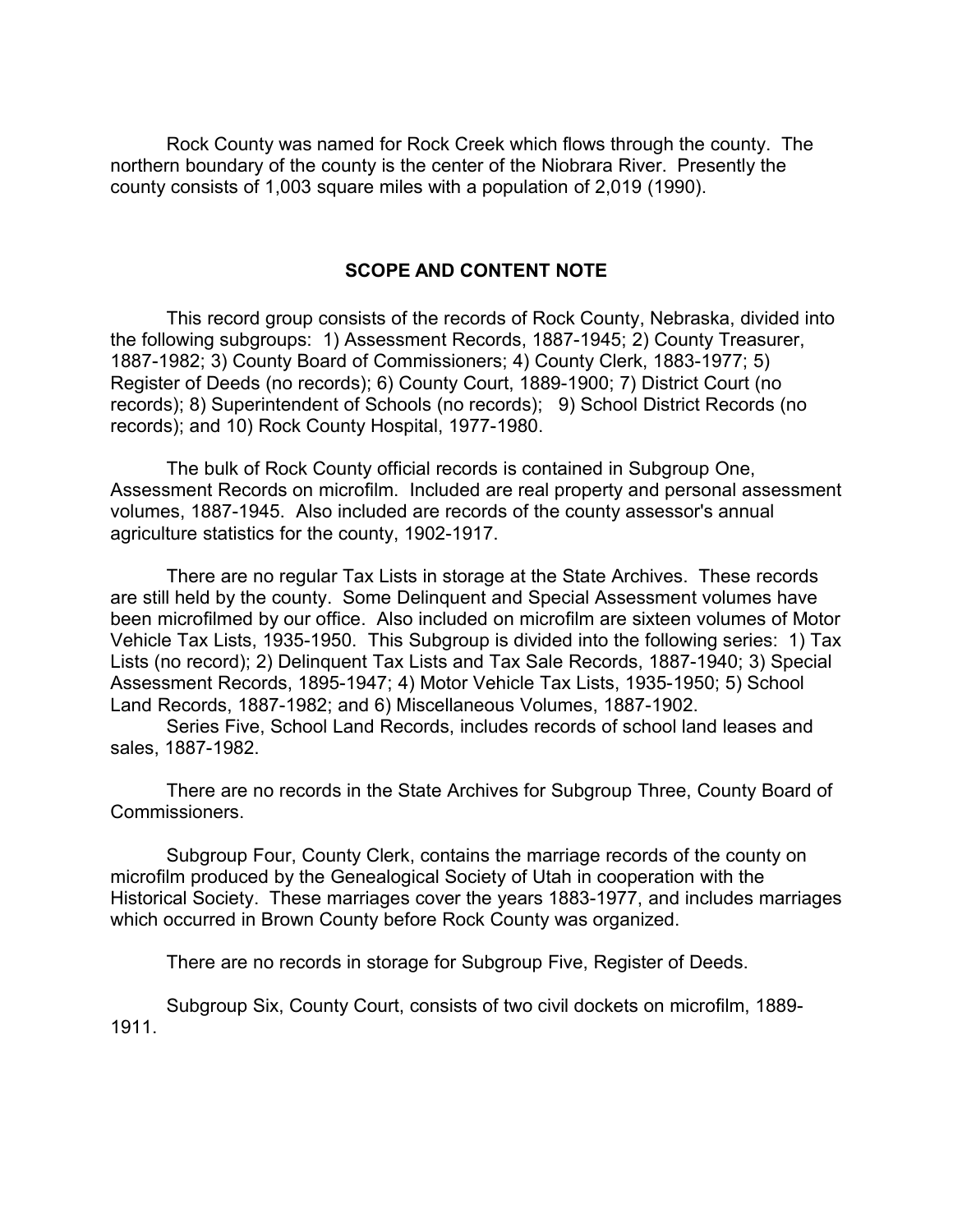There are no records accessioned for the office of Rock County District Court, Subgroup Seven, including Naturalization records. This is true for Subgroups Eight & Nine also.

Subgroup Ten consists of two folders for Rock County Hospital staff meeting minutes, 1977-1980.

Rock County assessment volumes were accessioned by the Archives in 1988 and microfilmed the following year. The records of the county Treasurer came in at the same time. The court dockets were received on April 8, 1974 and microfilmed September 15, 1982. The marriage records were microfilmed by the Genalogical Society of Utah in July of 1997, and the Rock County Hospital records are accessioned periodically since 1990.

## **DESCRIPTION**

*film* 

# *SUBGROUP ONE ASSESSMENT RECORDS*

### **film SERIES ONE ASSESSMENT RECORDS - MICROFILM RECORD MP4008**

697 volumes of personal and real estate assessments were accessioned into the Archives in 1988 and microfilmed the following year. The volumes were in deteriorating condition and much of some volumes is illegible due to mold and insect

damage. No volume by volume inventory ws attempted until the records were in the process of filming. Early assessment volumes are for early Long Pine precinct and Brown County to December 1888. Rock County records begin with Vol. #31 (1888)

MICROFILM RECORD BEGINS ON NEXT PAGE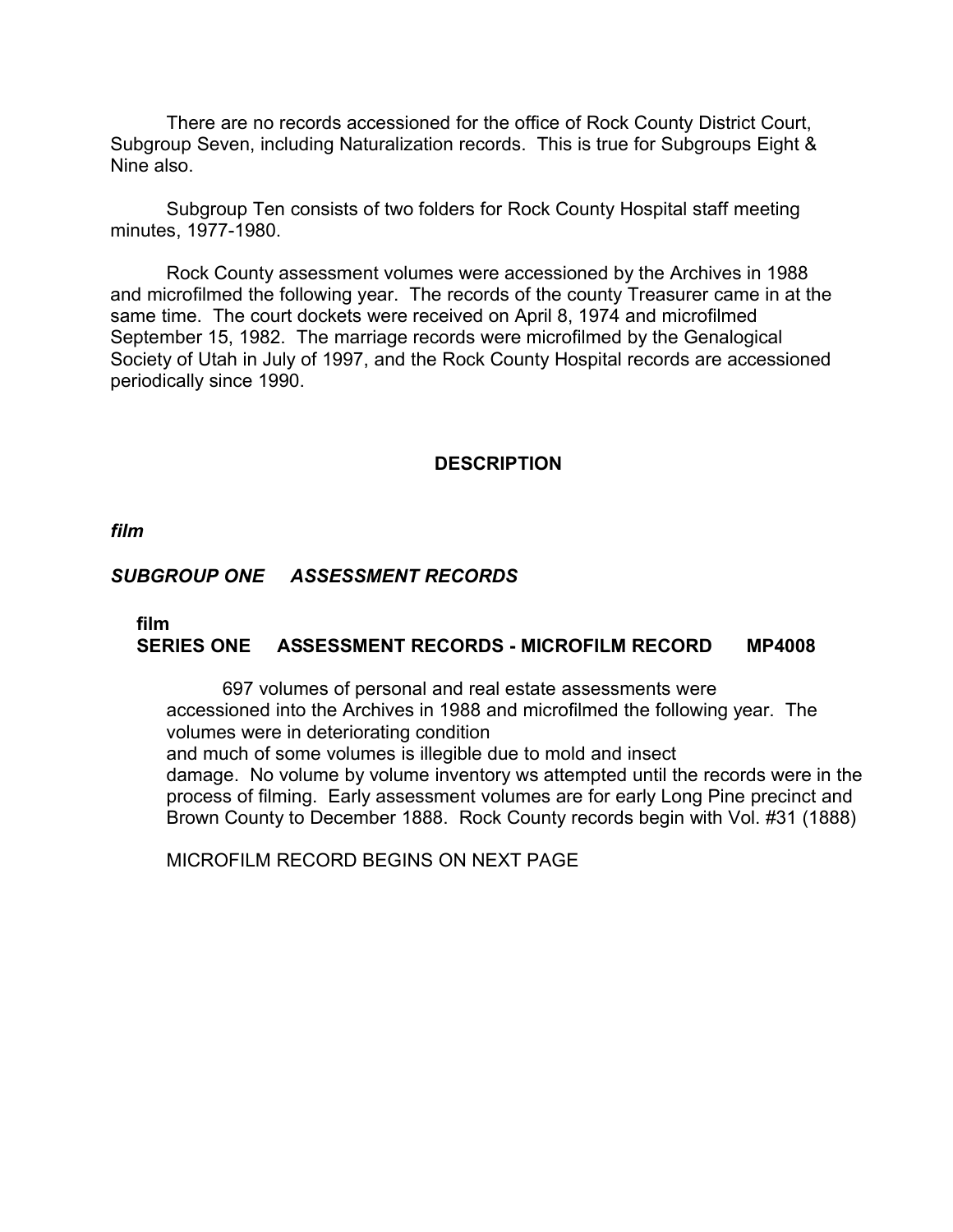| film                                        | SERIES ONE ASSESSMENT RECORDS - MICROFILM RECORD                                                                                                                                                            | <b>MP4008</b> |
|---------------------------------------------|-------------------------------------------------------------------------------------------------------------------------------------------------------------------------------------------------------------|---------------|
| Roll #1<br>821 shots<br>1642 pp.<br>#23,116 | Assessment Records, Personal Property<br>Vol. #1 (n.d.)<br>thru<br>Assessment Record, Personal Property<br>Vol. #19, Long Pine pct, "F-G", 1887                                                             |               |
| Roll #2<br>824 shots<br>1648 pp.<br>#23,117 | Assessment Record, Personal Property<br>Vol. #19, Long Pine pct, "H-J", 1887<br>thru<br>Assessment Record, Real Estate-Lands<br>Vol. #34, Brinkerhoff precinct<br>S26-T32N-R20W, 1889                       |               |
| Roll #3<br>822 shots<br>1644 pp.<br>#23,118 | NOTE: Rock County begins frame #610, V.31<br>Assessment Record, Personal Property<br>Vol. #35, Gracy precinct, 1889<br>thru<br>Assessment Record, Personal Property<br>Vol. #51, Harrison pct, Recaps, 1890 |               |
| Roll #4<br>699 shots<br>1398 pp.<br>#23,121 | Assessment Record, Real Estate-Lands<br>Vol. #51, Harrison Precinct cont.<br>SE1/4, S4-T28N-R19W, 1890<br>thru<br>Assessment Record, Personal Property<br>Vol. #66, Kirkwood pct, "S", 1891                 |               |
| Roll #5<br>833 shots<br>1666 pp.<br>#23,122 | Assessment Record, Personal Property<br>Vol. #66 cont., Kirkwood pct, "T", 1891<br>thru<br>Assessment Record, Real Estate-Lands<br>Vol. #82, Lay precinct recaps<br>S25-T29N-R17W, 1892                     |               |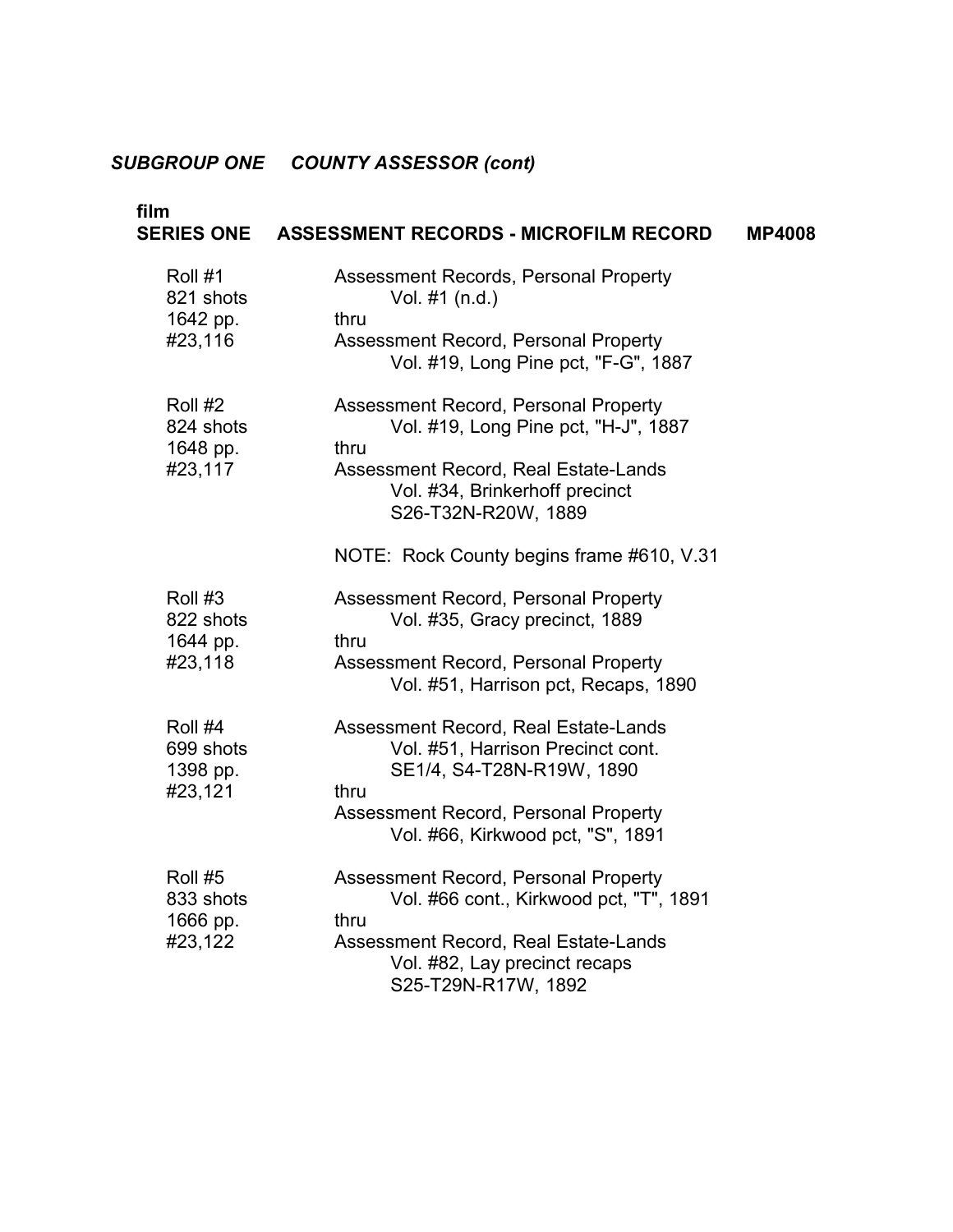| film                                        | SERIES ONE ASSESSMENT RECORDS - MICROFILM RECORD                                                                                                                                                                                                                                                                                                                          | <b>MP4008</b> |
|---------------------------------------------|---------------------------------------------------------------------------------------------------------------------------------------------------------------------------------------------------------------------------------------------------------------------------------------------------------------------------------------------------------------------------|---------------|
| Roll #6<br>820 shots<br>1640 pp.<br>#23,123 | Assessment Record, Personal Property<br>Vol. #82, Long Pine pct, "A", 1892<br>thru<br>Assessment Record, Real Estate-Lots<br>Vol. #99, p.23 - Newport Village<br>Smith's Add., Blk 11, Lot 4, 1893                                                                                                                                                                        |               |
| Roll #7<br>860 shots<br>1720 pp.<br>#23,124 | Assessment Record, Real Estate-Lots<br>Vol. #99 cont., p.24 - Newport Village<br>Shape's Add., Blk 1, Lot 2, 1893<br>thru<br>Assessment Record, Real Estate-Lands<br>Vol. #117, p.9 - Thurman precinct<br>SE1/4, S12-T29N-R19W, 1894                                                                                                                                      |               |
| Roll #8<br>777 shots<br>2254 pp.<br>#23,145 | Assessment Record, Real Estate-Lands<br>Vol. #117 cont., p.10 - Thurman precinct<br>S13-T29N-R19W, 1894<br>thru<br>Assessment Record, Real Estate-Lands<br>Vol. #131 - Thurman precinct<br>S15-T29N-R19W, 1895<br>CORRECTION: V.125, Personal Property<br>Kirkwood pct "B" partially obscured,<br>retake spliced to END OF REEL.<br>NOTE: Page numbers are not sequential |               |
| Roll #9<br>842 shots<br>1684 pp.<br>#23,146 | Assessment Record, Real Estate-Lands<br>Vol. #131 - Thurman precinct cont.<br>S26-T29N-R19W, 1895<br>thru<br>Assessment Record, Real Estate-Lands<br>Vol. #147 - Bassett precinct<br>NW $\dot{y}$ , S26-T30N-R19W, 1897                                                                                                                                                   |               |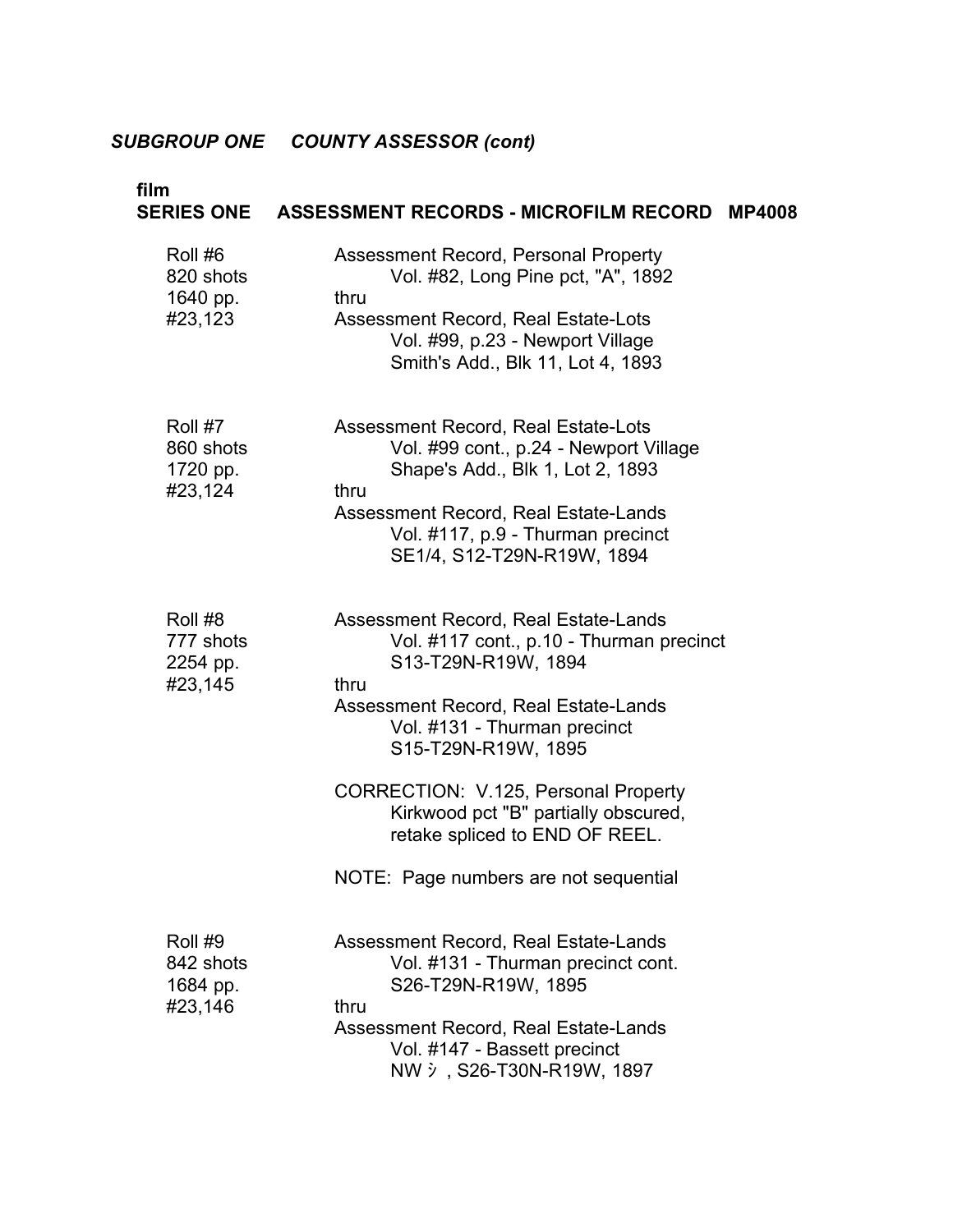| film                                                | SERIES ONE ASSESSMENT RECORDS - MICROFILM RECORD<br><b>MP4008</b>                                                                                                                                                                                                                                               |
|-----------------------------------------------------|-----------------------------------------------------------------------------------------------------------------------------------------------------------------------------------------------------------------------------------------------------------------------------------------------------------------|
| <b>Roll #10</b><br>848 shots<br>1696 pp.<br>#23,147 | Assessment Record, Real Estate-Lands<br>Vol. #147 - Bassett precinct cont.<br>SE $\dot{y}$ , S26-T30N-R19W, 1897<br>thru<br>Assessment Record, Personal Property<br>Vol. #164 - Center pct, "H-J", 1898                                                                                                         |
| <b>Roll #11</b><br>830 shots<br>1660 pp.<br>#23,148 | Assessment Record, Personal Property<br>Vol. #164 cont - Center pct, 1898<br>thru<br>Assessment Record, Real Estate-Lands<br>Vol. #180 - Harrison precinct, p.14<br>SW 5, S9-T30N-R20W, 1899<br>CORRECTION: Operator's cert., End of Reel                                                                       |
| <b>Roll #12</b><br>748 shots<br>1496 pp.<br>#23,161 | in error, should read Township 30<br>NOTE: Vol. #166, frame #123, pp.28-45<br>were blank and not microfilmed.<br>Assessment Record, Real Estate-Lands<br>Vol. #180 cont. - Harrison precinct, p.15<br>S9-T30N-R20W, 1899<br>thru<br>Assessment Record, Personal Property<br>Vol. #195 - Kirkwood pct, "A", 1900 |
| <b>Roll #13</b><br>792 shots<br>1584 pp.<br>#23,162 | Assessment Record, Personal Property<br>Vol. #195 cont. - Kirkwood pct, "B", 1900<br>thru<br>Assessment Record, Real Estate-Lands<br>Vol. #209 - Kirkwood pct, p.13<br>S7-T32N-R17W, 1901                                                                                                                       |
| <b>Roll #14</b><br>823 shots<br>1646 pp.<br>#23,163 | Assessment Record, Real Estate-Lands<br>Vol. #209 cont. - Kirkwood pct, p.14<br>thru<br>Assessment Record, Real Estate-Lands<br>Vol. #225 - Lay precinct, p.18<br>Recapitulations, 1902                                                                                                                         |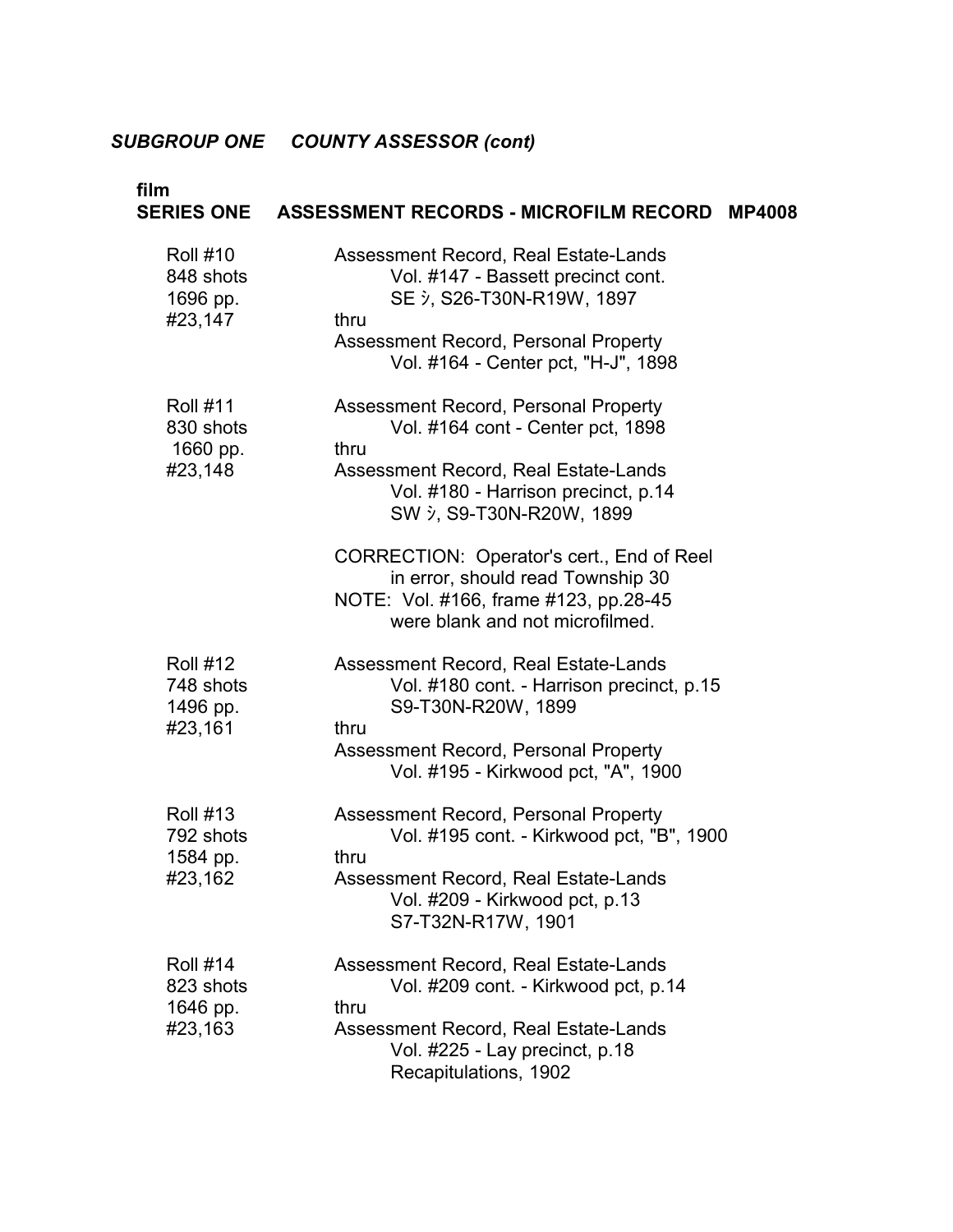| film<br><b>SERIES ONE</b>                           | ASSESSMENT RECORDS - MICROFILM RECORD<br><b>MP4008</b>                                                                                                                                                                                                                                                        |
|-----------------------------------------------------|---------------------------------------------------------------------------------------------------------------------------------------------------------------------------------------------------------------------------------------------------------------------------------------------------------------|
| <b>Roll #15</b><br>854 shots<br>1708 pp.<br>#23,190 | Assessment Record, Personal Property<br>Vol. #226 - Long Pine pct, "A-B", 1902<br>thru<br>Assessment Record, Personal Property<br>Vol. #243 - Newport Village "R", 1903<br>CORRECTION: Frame target for V.234 should<br>read 1903.                                                                            |
| <b>Roll #16</b><br>735 shots<br>1470 pp.<br>#23,191 | Assessment Record, Personal Property<br>Vol. #243 cont. - Newport Village "S", 1903<br>thru<br>Assessment Record, Personal Property<br>Vol. #251 - Bassett pct "L", 1904                                                                                                                                      |
| <b>Roll #17</b><br>640 shots<br>1280 pp.<br>#23,193 | Assessment Record, Personal Property<br>Vol. #251 cont. - Bassett pct "M", 1904<br>thru<br>Assessment Record, Personal Property<br>Vol. #257 - Kirkwood pct "G", 1904<br>CORRECTION: Vol. #257, frame #637<br>Kirkwood pct "G" personal missed in<br>initial filming. Retake spliced to<br><b>END OF REEL</b> |
| <b>Roll #18</b><br>662 shots<br>1324 pp.<br>#23,194 | Assessment Record, Personal Property<br>Vol. #257 cont. - Kirkwood pct "H", 1904<br>thru<br>Assessment Record, Personal Property<br>Vol. #262 - Pewaukee pct "A-B", 1904                                                                                                                                      |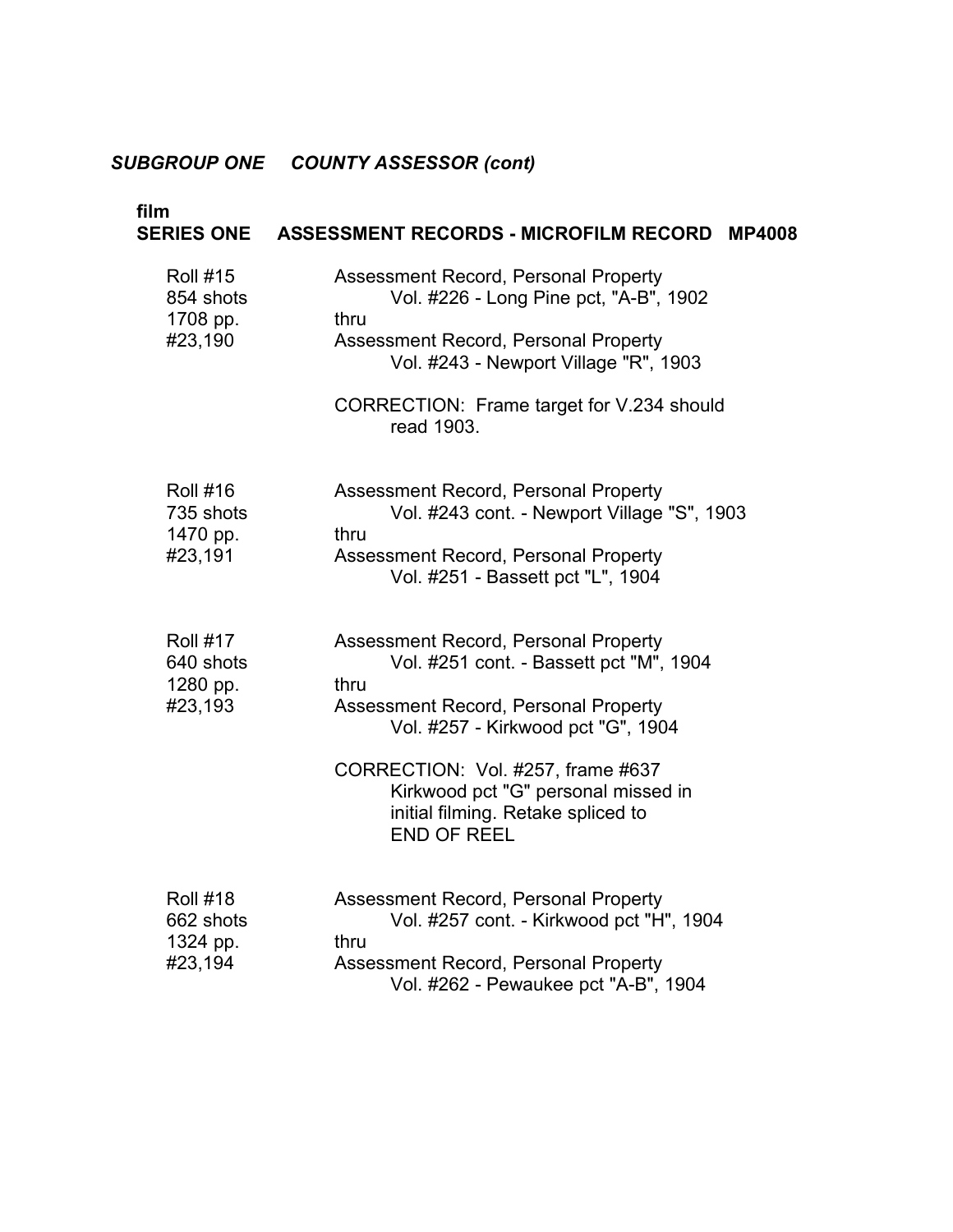| film                                                | SERIES ONE ASSESSMENT RECORDS - MICROFILM RECORD<br><b>MP4008</b>                                                                                                                                                                                                                                     |
|-----------------------------------------------------|-------------------------------------------------------------------------------------------------------------------------------------------------------------------------------------------------------------------------------------------------------------------------------------------------------|
| <b>Roll #19</b><br>659 shots<br>1318 pp.<br>#23,195 | Assessment Record, Personal Property<br>Vol. #262 cont. - Pewaukee pct "C", 1904<br>thru<br>Assessment Record, Personal Property<br>Vol. #272 - Kirkwood pct "B", 1905<br>CORRECTION: Vol. #266, Bassett pct Real<br>Estate, 1905, at frame #319, missed<br>in filming, retake spliced to END OF REEL |
| <b>Roll #20</b><br>662 shots<br>1324 pp.<br>#23,196 | Assessment Record, Personal Property<br>Vol. #272 (cont) - Kirkwood pct "C", 1905<br>thru<br>Assessment Record, Personal Property<br>Vol. #278 - Selden pct "S", 1905<br>CORRECTION: Vol. #275, Bassett pct Personal,<br>at frame #451 (filed out of order)                                           |
| <b>Roll #21</b><br>652 shots<br>1304 pp.<br>#23,224 | Assessment Record, Personal Property<br>Vol. #278 cont. - Selden pct "T", 1905<br>thru<br>Assessment Record, Real Estate-Lands<br>Vol. #289 - Long Pine precinct<br>NE $\dot{y}$ , S33-T32N-R18W, 1906<br>NOTE: Ignore Vol. #290 started at end of<br>reel. Retaken in entirety on roll #22           |
| <b>Roll #22</b><br>646 shots<br>1292 pp.<br>#23,225 | Assessment Record, Personal Property<br>Vol. #290 - Newport Village "A", 1906<br>thru<br>Assessment Record, Personal Property<br>Vol. #304 - Pewaukee precinct, 1908<br>NOTE: Vol. #304, precincts not in alpha order                                                                                 |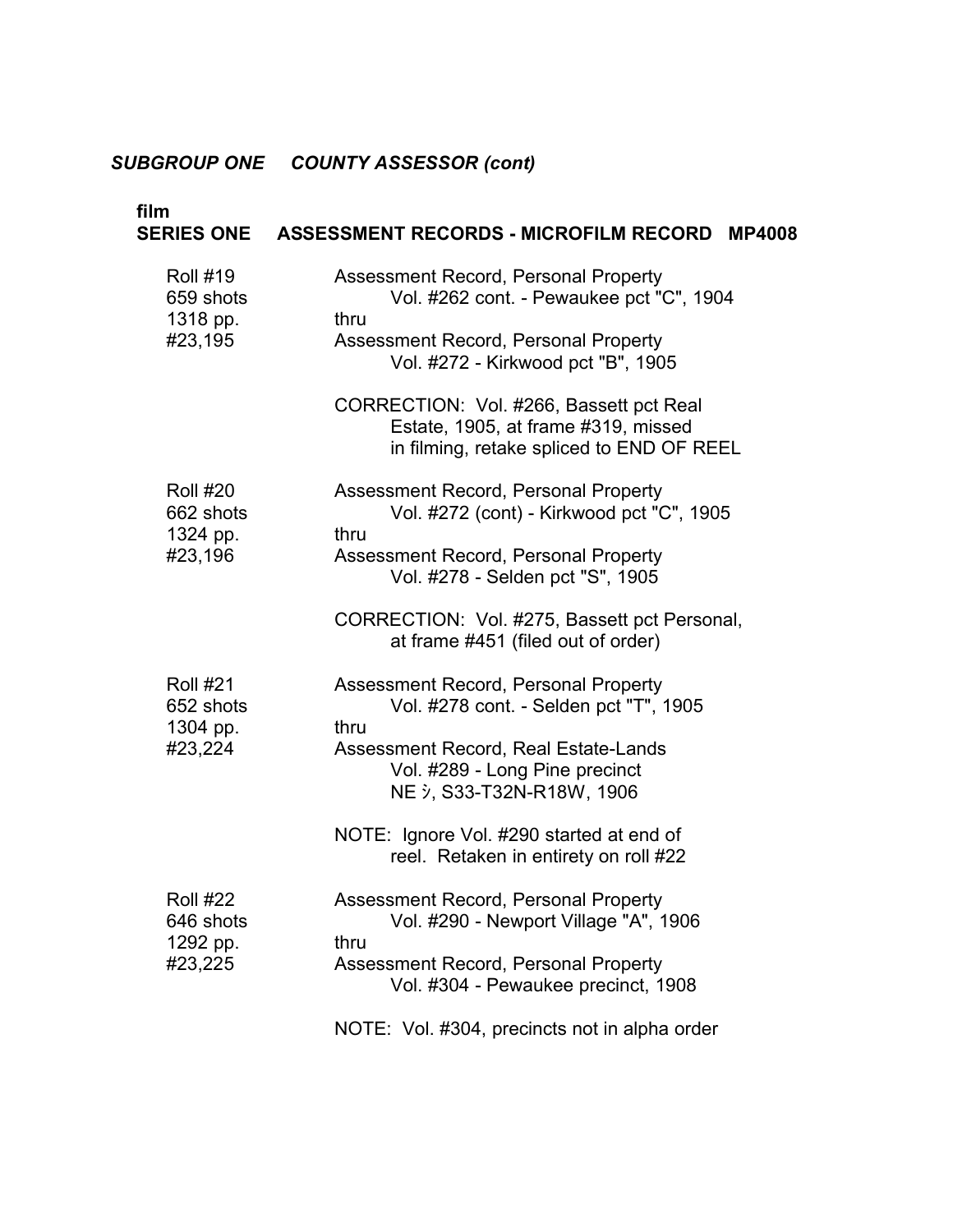| film                                                | SERIES ONE ASSESSMENT RECORDS - MICROFILM RECORD<br><b>MP4008</b>                                                                                                                                                                                                                                    |
|-----------------------------------------------------|------------------------------------------------------------------------------------------------------------------------------------------------------------------------------------------------------------------------------------------------------------------------------------------------------|
| <b>Roll #23</b><br>644 shots<br>1288 pp.<br>#23,226 | Assessment Record, Personal Property<br>Vol. #304 cont. - Long Pine pct "B", 1908<br>thru<br>Assessment Record, Personal Property<br>Vol. #329 - Thurman pct "J", 1910                                                                                                                               |
| <b>Roll #24</b><br>651 shots<br>1302 pp.<br>#23,227 | Assessment Record, Personal Property<br>Vol. #329 cont. - Thurman pct "K" 1910<br>thru<br>Assessment Record, Personal Property<br>Vol. #356 - Center pct, "A", 1912                                                                                                                                  |
| <b>Roll #25</b><br>644 shots<br>1288 pp.<br>#23,228 | Assessment Record, Personal Property<br>Vol. #356 cont. - Center pct, "B", 1912<br>thru<br>Assessment Record, Personal Property<br>Vol. #379 - Thurman pct, "T", 1912                                                                                                                                |
| <b>Roll #26</b><br>656 shots<br>1312 pp.<br>#23,229 | Assessment Record, Personal Property<br>Vol. #379 cont. - Thurman pct "U-V", 1912<br>thru<br>Assessment Record, Personal Property<br>Vol. #409 - Newport pct, "M-O", 1914<br>CORRECTION: Vol. #401, Center pct, frame #449<br>Volume Target in error. Frames #449-470<br>retaken after first series. |
| <b>Roll #27</b><br>655 shots<br>1310 pp.<br>#23,230 | <b>Assessment Record, Personal Property</b><br>Vol. #209 cont - Newport pct, "P", 1914<br>thru<br>Assessment Record, Real Estate-Lands<br>Vol. #434 - Long Pine precinct<br>NW $\dot{y}$ , S19-T32N-R18W, 1914-1915<br>CORRECTION: V.434, frame target misspelled<br>for Long Pine Precinct          |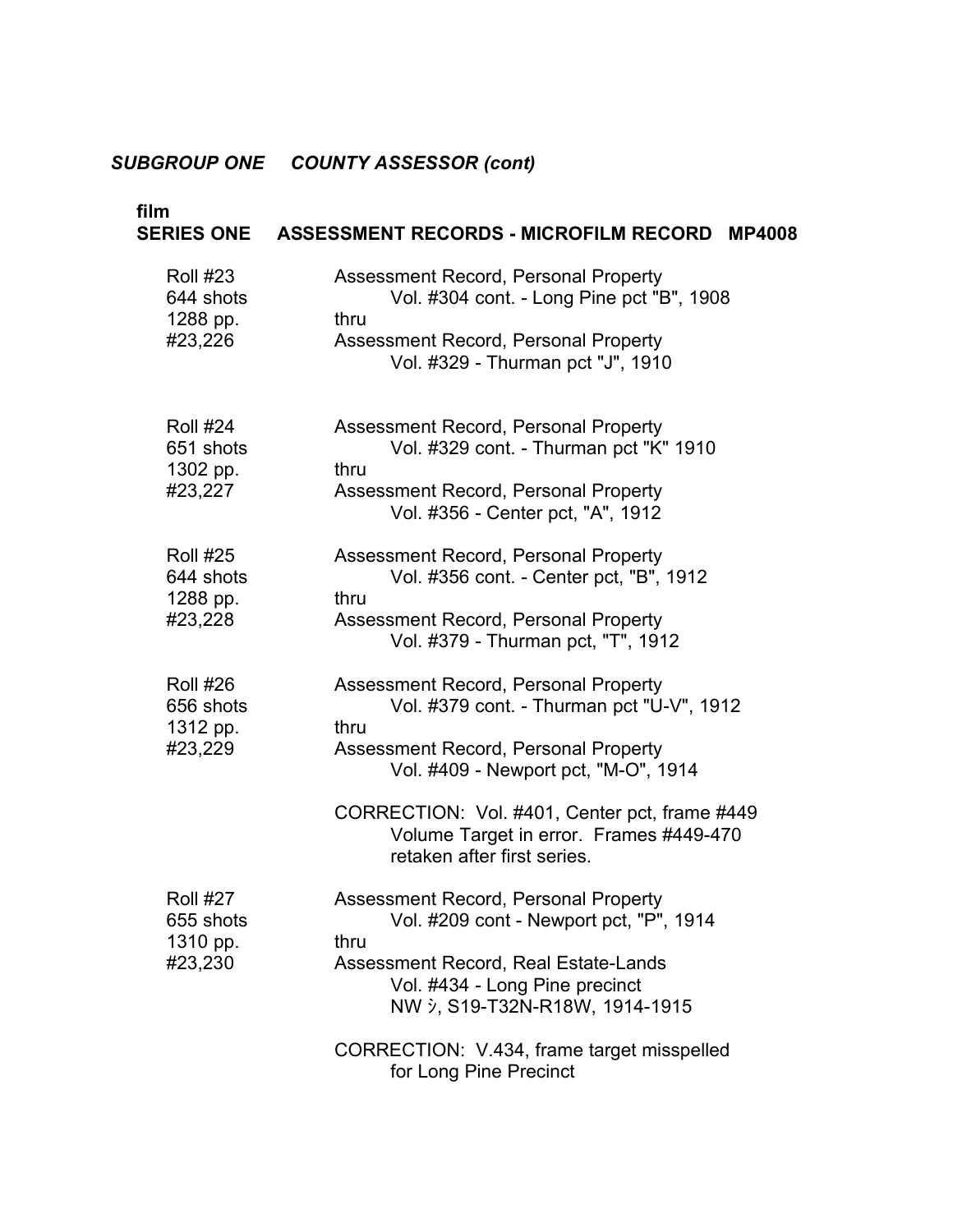| film                                                | SERIES ONE ASSESSMENT RECORDS - MICROFILM RECORD<br><b>MP4008</b>                                                                                                                                                                                  |
|-----------------------------------------------------|----------------------------------------------------------------------------------------------------------------------------------------------------------------------------------------------------------------------------------------------------|
| <b>Roll #28</b><br>626 shots<br>1252 pp.<br>#23,250 | Assessment Record, Real Estate-Lots<br>Vol. #434 cont. - Long Pine precinct<br>Lot 7, S19-T32N-R18W, 1916<br>thru<br>Assessment Record, Personal Property<br>Vol. #455 - Lay pct "S", 1916<br>NOTE: Vol. #451, personal, "T-Y" (no entries)        |
| <b>Roll #29</b><br>623 shots<br>1246 pp.<br>#23,251 | Assessment Record, Personal Property<br>Vol. #455 cont. - Lay pct "T", 1916<br>thru<br>Assessment Record, Personal Property<br>Vol. #486 - Harrison pct, "C", 1918                                                                                 |
| <b>Roll #30</b><br>629 shots<br>1258 pp.<br>#23,268 | Assessment Record, Personal Property<br>Vol. #486 cont. - Harrison pct, "D", 1918<br>thru<br>Assessment Record, Real Estate-Lands<br>Vol. #513 - Kinkaid precinct<br>S22-T26N-R17W, 1916-1919                                                      |
| <b>Roll #31</b><br>653 shots<br>1306 pp.<br>#23,274 | Assessment Record, Real Estate-Lands<br>Vol. #513 cont. - Kinkaid precinct<br>S23-T26N-R17W, 1916-1919<br>thru<br>Assessment Record, Personal Property<br>Vol. #531 - Bassett Village "M", 1920<br>NOTE: no frame counter from #452 to END OF REEL |
| <b>Roll #32</b><br>666 shots<br>1332 pp.<br>#23,275 | Assessment Record, Personal Property<br>Vol. #531 cont. - Bassett Village "N", 1920<br>thru<br>Assessment Record, Personal Property<br>Vol. #540 - Lay precinct 1920, and<br>Kirkwood precinct recaps<br>NOTE: Vol. #540, recaps, end of reel have |
|                                                     |                                                                                                                                                                                                                                                    |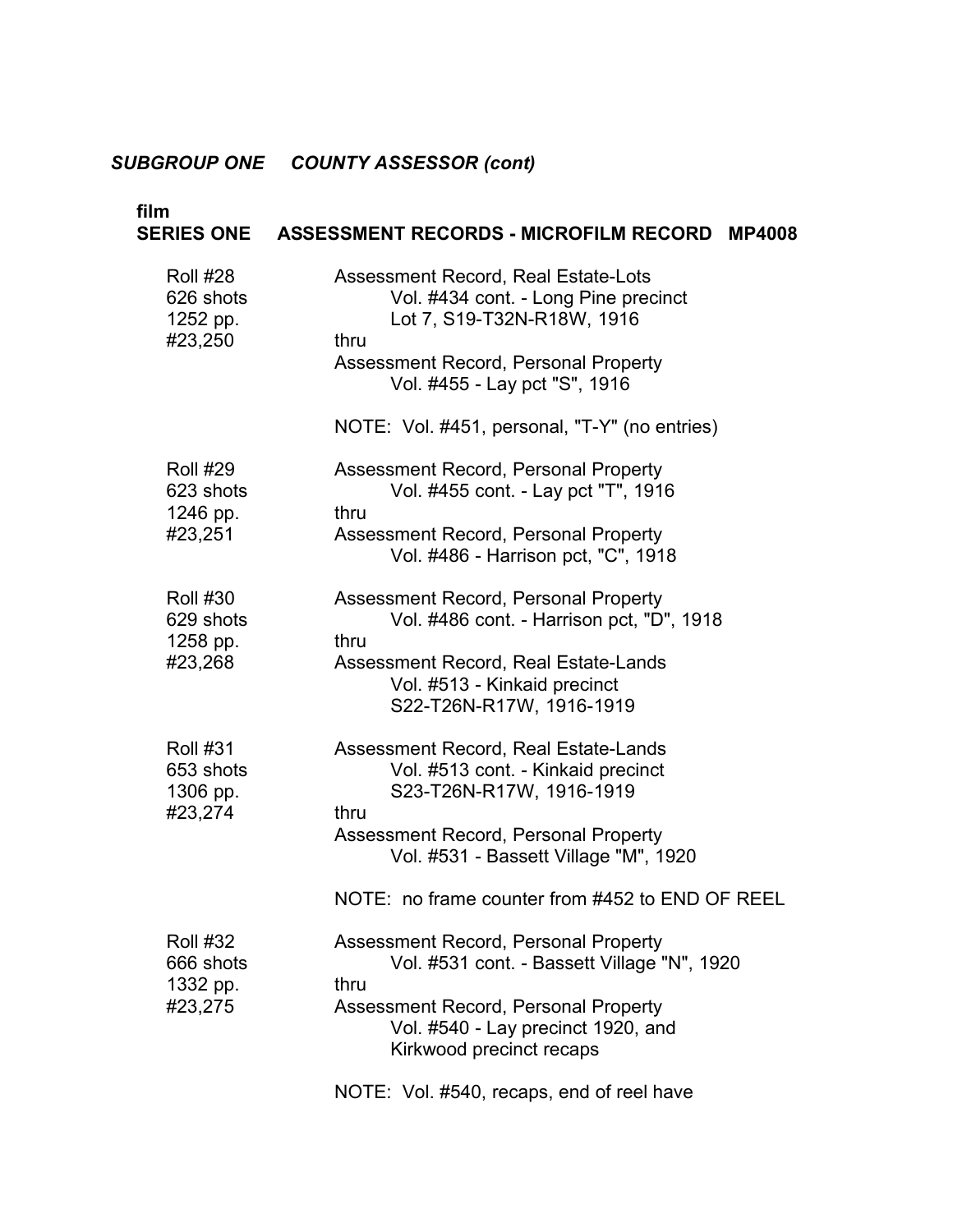no alphabetical precinct order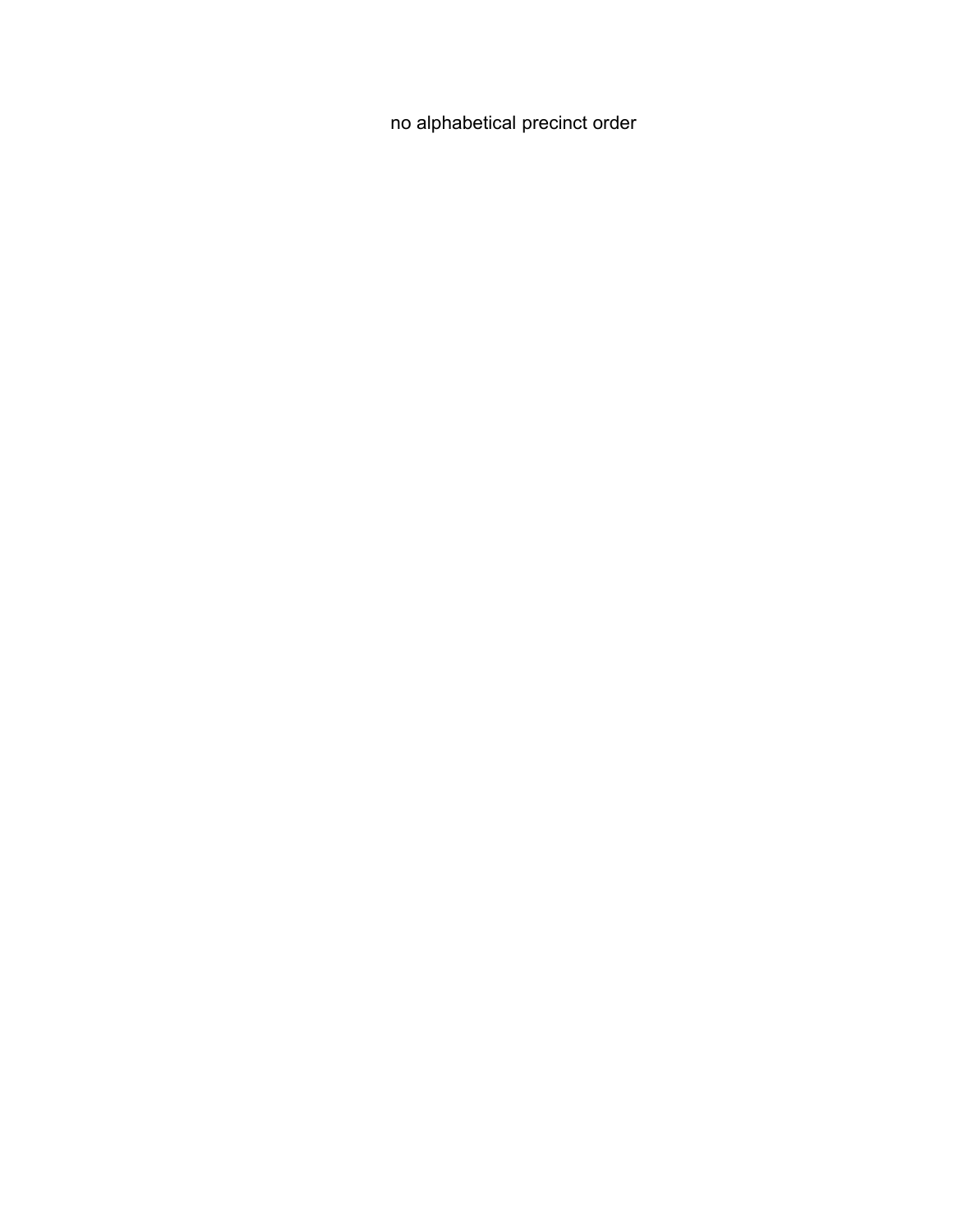#### **film SERIES ONE**  Roll #33 656 shots 1312 pp. #23,276 Roll #34 635 shots 1270 pp. #23,277 Roll #35 646 shots 1292 pp. #23,278 Roll #36 708 shots 1416 pp. #23,279 Roll #37 867 shots 1534 pp. #23,283 **ASSESSMENT RECORDS - MICROFILM RECORD MP4008**  Assessment Record, Personal Property Vol. #540 cont. - Recaps Recapitulation, Selden pct, 1920 thru Assessment Record, Real Estate-Lands Vol. #552 - Gracy precinct S2-T25N-R18W, 1921 Assessment Record, Real Estate-Lands Vol. #552 cont - Gracy precinct � S3-T25N-R18W, 1921 thru Assessment Record, Real Estate-Lands Vol. #569 - Gracy precinct S36-T26N-R18W (1920-1923) Assessment Record, Real Estate-Lands Vol. #570 - Harrison precinct S1-T29N-R20W (1920-1923) thru Assessment Record, Real Estate-Lands Vol. #586 - Harrison precinct � S36-T30N-R20W (1922-1923) Assessment Record, Real Estate-Lands Vol. #587 - Kinkaid precinct � S3-T26N-R17W (1922-1923) � thru Assessment Record, Real Estate-Lands Vol. #604 - Kirkwood precinct S36-T32N-R18W, recaps (1924-1925) Assessment Record, Real Estate-Lands Vol. #605 - Lay precinct S1-T29N-R17W (1924-1925) � thru Assessment Record, Real Estate-Lands Vol. #625 - Pewaukee precinct S14-T26N-R19W (1926-1927)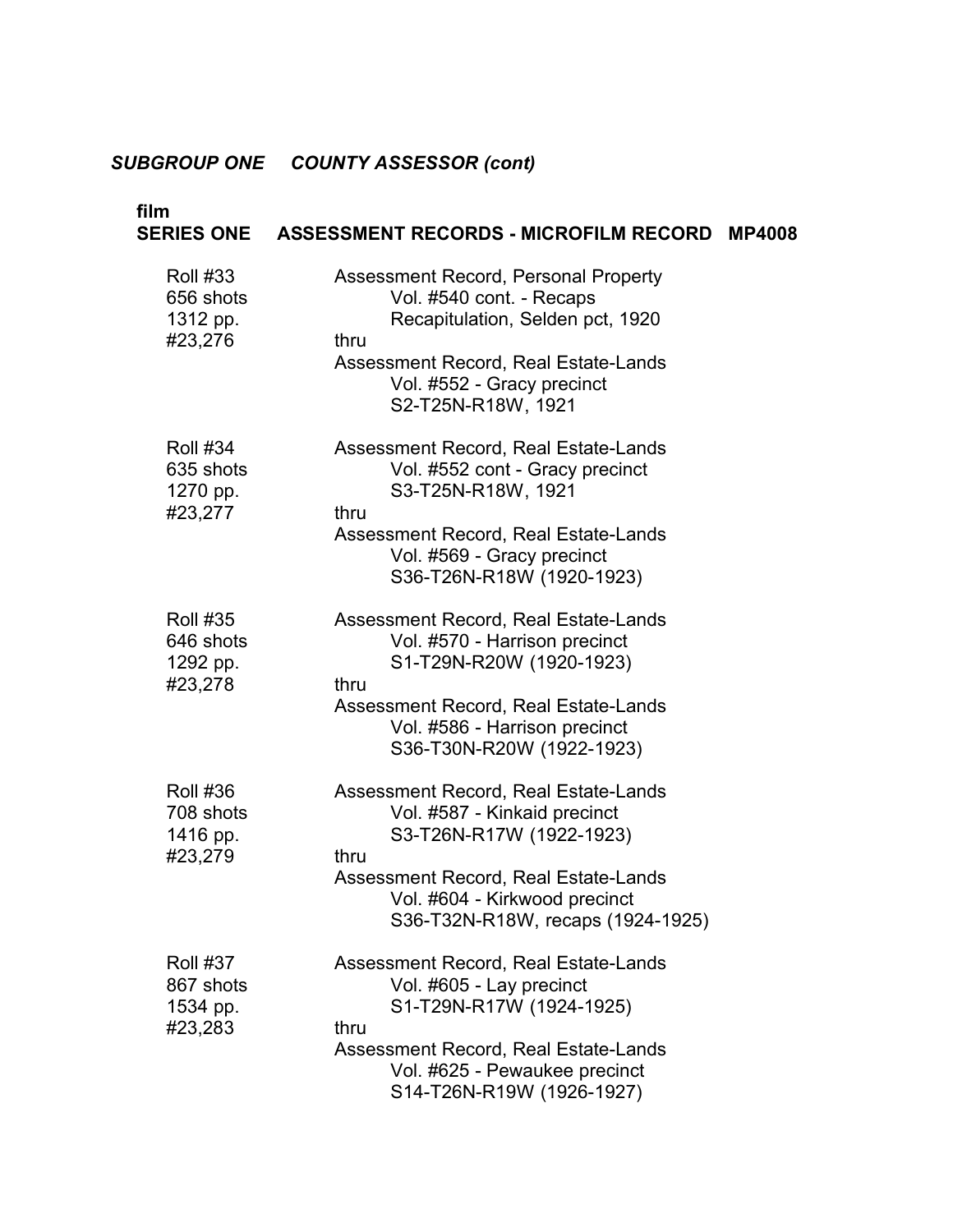| film<br><b>SERIES ONE</b>                           | ASSESSMENT RECORDS - MICROFILM RECORD<br><b>MP4008</b>                                                                                                                                                                                        |
|-----------------------------------------------------|-----------------------------------------------------------------------------------------------------------------------------------------------------------------------------------------------------------------------------------------------|
| Roll#38<br>917 shots<br>1834 pp.<br>#23,284         | Assessment Record, Real Estate-Lands<br>Vol. #625 cont. - Pewaukee precinct<br>S15-T26N-R19W (1926-1927)<br>thru<br>Assessment Record, Personal Property<br>Vol. #628 - Newport Village "B", 1929                                             |
| <b>Roll #39</b><br>840 shots<br>1680 pp.<br>#23,285 | Assessment Record, Personal Property<br>Vol. #628 cont. - Newport Village "C", 1929<br>thru<br>Assessment Record, Real Estate-Lands<br>Vol. #643 - Selden precinct, p.17<br>S34-T27N-R19W (1930-1933)<br>NOTE: Vol. #629, pp. 27-38 are blank |
| <b>Roll #40</b><br>781 shots<br>1562 pp.<br>#23,327 | Assessment Record, Real Estate-Lands<br>Vol. #643 cont. - Selden precinct, p.18<br>S35-T27N-R19W (1930-1933)<br>thru<br>Assessment Record, Personal Property<br>Vol. #661 - Blaine pct "A", 1935                                              |
| <b>Roll #41</b><br>941 shots<br>1882 pp.<br>#23,328 | Assessment Record, Personal Property<br>Vol. #661 cont. - Blaine pct "B", 1935<br>thru<br>Assessment Record, Real Estate-Lands<br>Vol. #663 - Bassett precinct, p.27<br>S24-T31N-R19W (1936-1937)                                             |
| <b>Roll #42</b><br>782 shots<br>1564 pp.<br>#23,329 | Assessment Record, Real Estate-Lands<br>Vol. #663 cont. - Bassett precinct, p.28<br>S25-T31N-R19W (1936-1937)<br>thru<br>Assessment Record, Real Estate-Lands<br>Vol. #683 - Gracy precinct, p.35<br>S22-T25N-R18W (1938-1939)                |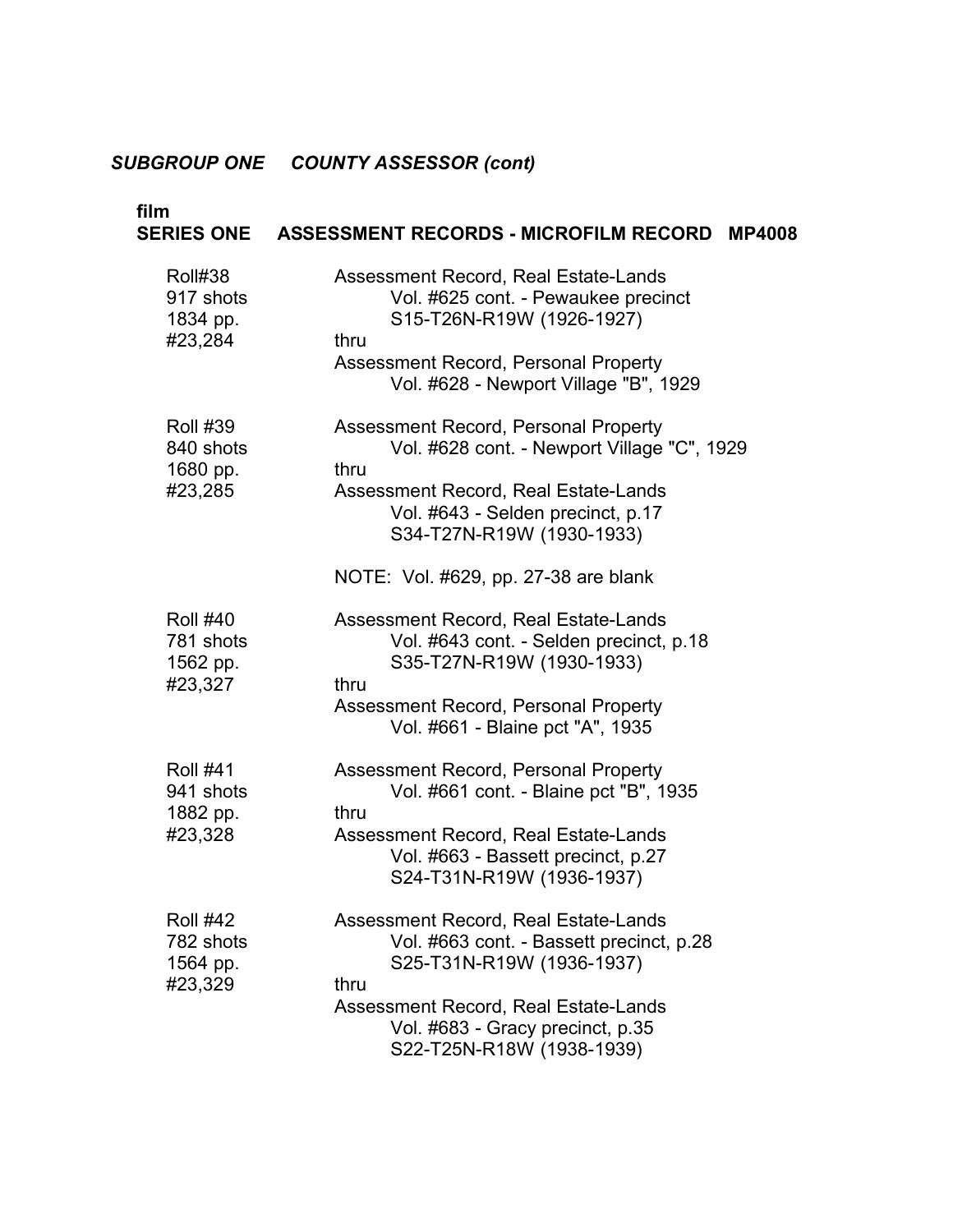| film                                                | SERIES ONE ASSESSMENT RECORD - MICROFILM RECORD<br><b>MP4008</b>                                                                                                                                                                      |
|-----------------------------------------------------|---------------------------------------------------------------------------------------------------------------------------------------------------------------------------------------------------------------------------------------|
| <b>Roll #43</b><br>745 shots<br>1490 pp.<br>#23,330 | Assessment Record, Real Estate-Lands<br>Vol. #683 cont. - Gracy precinct, p.36<br>S23-T25N-R18W (1938-1939)<br>thru<br>Assessment Record, Personal Property<br>Vol. #694 - Bassett Village "V", 1940                                  |
| <b>Roll #44</b><br>929 shots<br>1858 pp.<br>#23,331 | Assessment Record, Personal Property<br>Vol. #694 cont. - Bassett Village "W", 1940<br>thru<br>Assessment Record, Personal Property<br>Vol. #695 - Pewaukee precinct, 1940                                                            |
| <b>Roll #45</b><br>934 shots<br>1868 pp.<br>#23,332 | Assessment Record, Personal Property<br>Vol. #695 cont. - Pewaukee pct, 1940<br>thru<br>Assessment Record, Personal Property<br>Vol. #697 - Kinkaid pct "H", 1945                                                                     |
| <b>Roll #46</b><br>958 shots<br>1916 pp.<br>#23,333 | Assessment Record, Personal Property<br>Vol. #697 cont. - Kinkaid pct "H", 1945<br>thru<br>Assessment Record, Agricultural Statistics<br>Long Pine Precinct, 1908<br><b>FILMING ORDER:</b>                                            |
| <b>Roll #47</b><br>660 shots<br>1320 pp.<br>#23,334 | Ag statistics begin at fr. #463 (V.698)<br><b>Assessment Record, Agricultural Statistics</b><br>Vol. #698 cont. - Newport Village, 1906<br>thru<br><b>Assessment Record, Agricultural Statistics</b><br>precinct not identified, 1917 |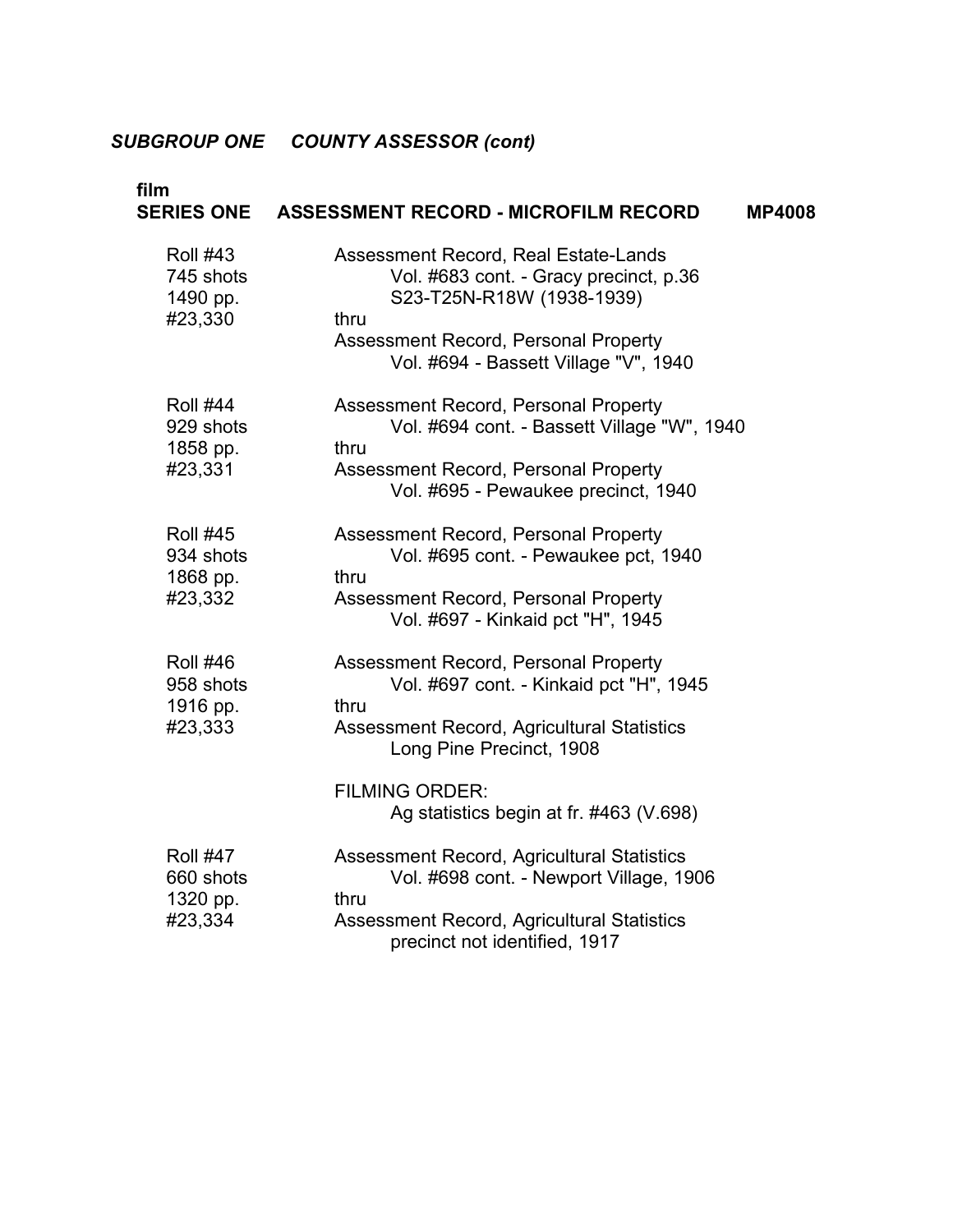# *SUBGROUP TWO COUNTY TREASURER*

# **SERIES ONE TAX LISTS**

There are no real estate or personal tax lists for this county at the Archives.

## **film**

# **SERIES TWO DELINQUENT TAX LISTS & TAX SALE RECORDS mp4009**

| Roll #1<br>699 frames<br>1398 pp. | Start of Roll, Delinguent Special Taxes<br>1887 (personal & real estate) thru 1890<br>frame $#052$ |
|-----------------------------------|----------------------------------------------------------------------------------------------------|
| #23,335                           | Tax Sale & Redemption Record                                                                       |
|                                   | Certificate #35 (April 19, 1887) thru                                                              |
|                                   | Certificate #344 (Aug. 03, 1938)                                                                   |
|                                   | (w/ redemptions thru 1940)                                                                         |
|                                   | frame $\#295$                                                                                      |
|                                   | Assessment Complaints & Tax Sales                                                                  |
|                                   | (targeted tax list, real estate & personal)<br>1895-1901)                                          |
|                                   | Begin, County statistics 1898                                                                      |
|                                   | frame $\#310$                                                                                      |
|                                   | <b>Assessment Complaints &amp; Tax Sales</b><br>general information, 1895 - Apr. Term 1902         |
|                                   |                                                                                                    |

### **film SERIES THREE SPECIAL ASSESSMENT RECORDS, 1897, 1938-1947**

| Roll #1    |                                              |
|------------|----------------------------------------------|
| fr. #350   | Special Assessments, Golden Irrigation Dist. |
|            | Farm Lands & Town Lots (V.3), 1896           |
|            | (targeted 1897)                              |
| fr. $#423$ | Special Assessments, Sanitary Sewer Dists    |
|            | Bassett Village #1 (1938-1947)               |
|            | NOTE: Frame counter is cut off for           |
|            | frames 352-424                               |
| fr. #476   | Old Age Pension Tax List, 1934               |
|            |                                              |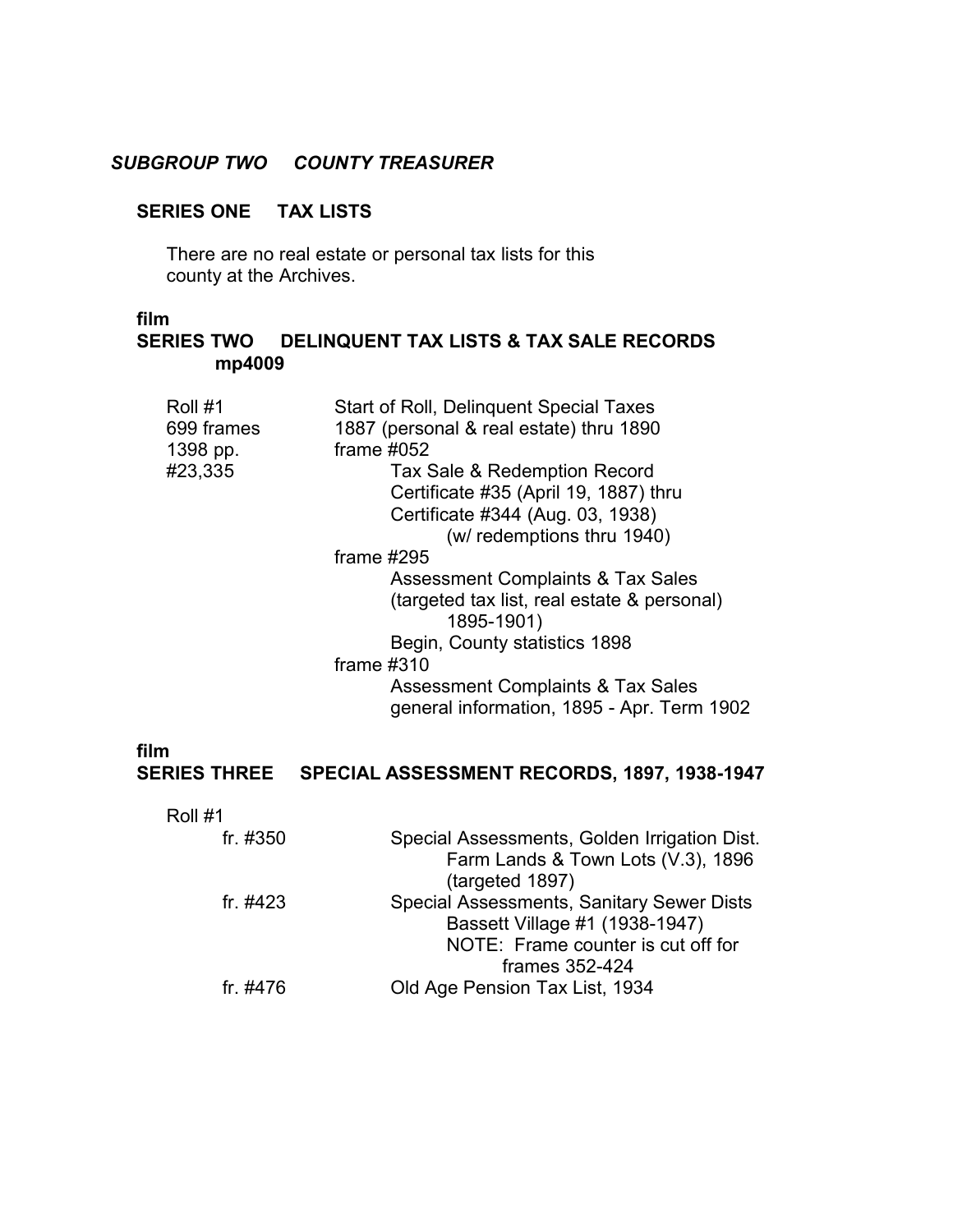# *SUBGROUP TWO COUNTY TREASURER (cont)*

# **film**

# **SERIES FOUR MOTOR VEHICLE TAX LISTS, 1935-1950**

# Roll #1

| fr. #515                                     | Motor Vehicle Tax Lists Vol. #1 (1935)<br>thru                                                                                                                                                                                                                                                                                    |
|----------------------------------------------|-----------------------------------------------------------------------------------------------------------------------------------------------------------------------------------------------------------------------------------------------------------------------------------------------------------------------------------|
|                                              | end of reel Motor Vehicle Tax Lists Vol. #3, p.50 (1937)                                                                                                                                                                                                                                                                          |
|                                              | <b>FILMING ORDER:</b><br>V.2 (1936) begins at fr. #587<br>V.3 (1937) begins at fr. #649                                                                                                                                                                                                                                           |
| Roll #2<br>665 frames<br>1330 pp.<br>#23,336 | <b>Motor Vehicle Tax List</b><br>Vol. #3 cont., p.51, Thurman pct, 1937<br>thru<br><b>Motor Vehicle Tax List</b><br>Vol. #12, p.43, Newport pct., 1946                                                                                                                                                                            |
|                                              | <b>FILMING ORDER:</b><br>V.4 (1938) begins at fr. #033<br>V.5 (1939) begins at fr. #101<br>V.6 (1940) begins at fr. #176<br>V.7 (1941) begins at fr. #253<br>V.8 (1942) begins at fr. #327<br>V.9 (1943) begins at fr. #399<br>V.10 (1944) begins at fr. #471<br>V.11 (1945) begins at fr. #545<br>V.12 (1946) begins at fr. #616 |
| Roll #3<br>375 frames<br>750 pp.<br>#23,337  | <b>Motor Vehicle Tax List</b><br>V.12 cont., p.44 - Pewaukee pct, 1946<br>thru<br><b>Motor Vehicle Tax List</b><br>V.16, Grand recaps & corrections, 1950                                                                                                                                                                         |
|                                              | <b>FILMING ORDER:</b><br>V.13 (1947) begins at fr. #040<br>V.14 (1948) begins at fr. #112<br>V.15 (1949) begins at fr. #205<br>V.16 (1950) begins at fr. #285                                                                                                                                                                     |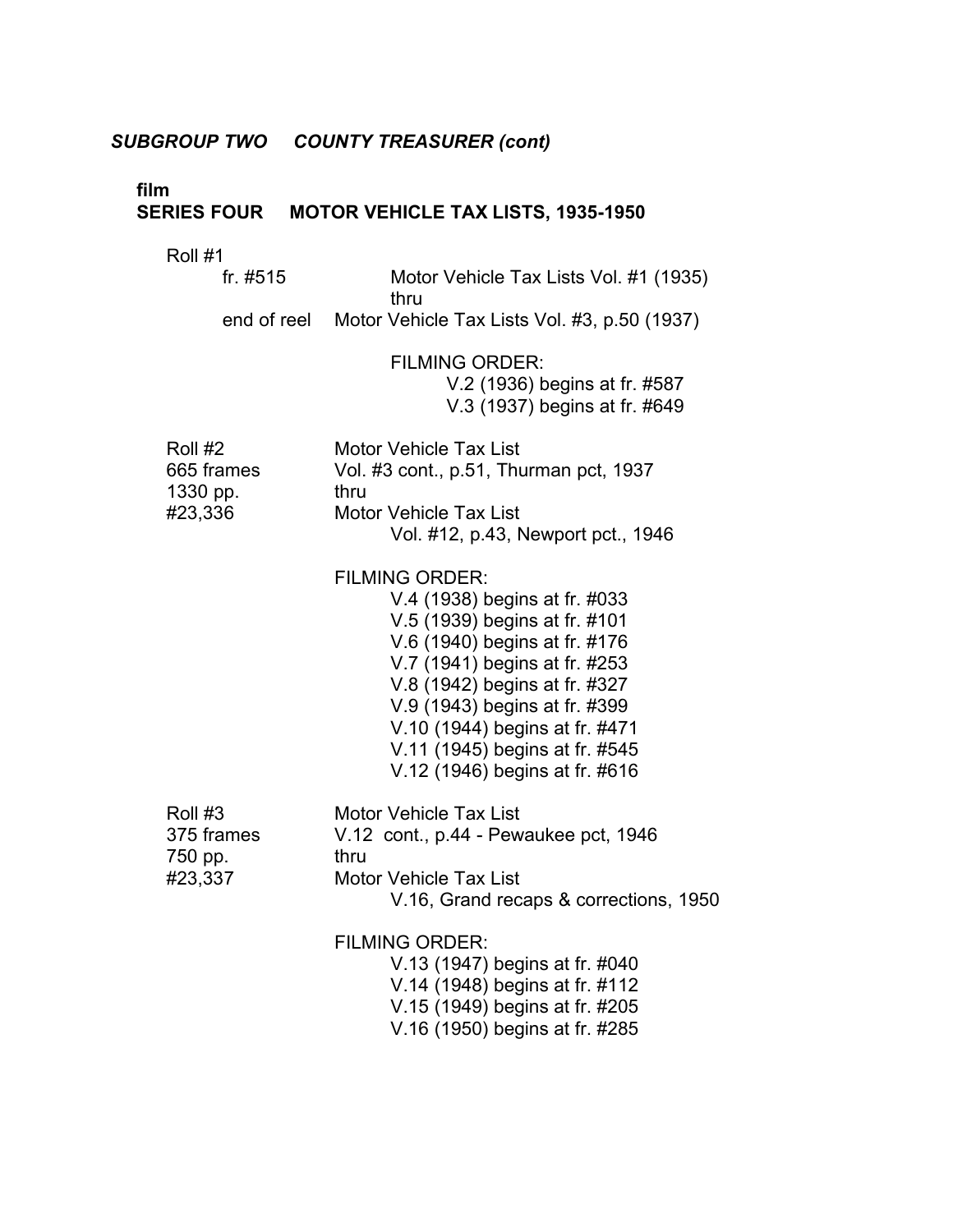# *SUBGROUP TWO COUNTY TREASURER (cont)*

| <b>SERIES FIVE</b>                                    | SCHOOL LAND RECORDS, 1887-1982                                                                                                                                                                                                                                                                                                                                                                                                      |  |  |
|-------------------------------------------------------|-------------------------------------------------------------------------------------------------------------------------------------------------------------------------------------------------------------------------------------------------------------------------------------------------------------------------------------------------------------------------------------------------------------------------------------|--|--|
|                                                       | School Land Abstract, 1919-1928 & n.d.<br>For sales #1 - #950<br>S16-T25N-R17W thru T33N-R17W<br>incomplete dates, 1919-1928 recorded                                                                                                                                                                                                                                                                                               |  |  |
|                                                       | School Land Abstract, n.d.<br>For sales #1 - #950<br>T25N-R17W thru T33N-R17W                                                                                                                                                                                                                                                                                                                                                       |  |  |
|                                                       | School Land Ledger (Leases), 1887-1919<br>#1 (1887-1893) thru #1002 (1918-1919)                                                                                                                                                                                                                                                                                                                                                     |  |  |
|                                                       | School Land Ledger (Leases & Sales), 1898-1932<br>Leases, #13397 (1898-1924) thru<br>#65012 (1922-1931)<br>Sales, #20742 (1908-1932) thru<br>#22870 (1919-1932)<br>non inclusive numbers, continuation of V.1                                                                                                                                                                                                                       |  |  |
|                                                       | School Land Ledger (Leases & Sales), 1912-1949<br>Leases, S16-T25N-R17W (1931-1949) thru<br>S36-T32N-R20W (1925-1949)<br>Sales, S16N-T30N-R17W (1930-1936) thru<br>S36-T26N-R20W (1912-1931)                                                                                                                                                                                                                                        |  |  |
|                                                       | School Land Leases & Sales, 1899-1982                                                                                                                                                                                                                                                                                                                                                                                               |  |  |
| f.1<br>f.2<br>f.3<br>f.4<br>f.5<br>f.6<br>f.7<br>f.14 | School Land Correspondence, 1899-1910<br>School Land Reappraisement, 1908<br>Leases #1 thru #56601<br>School Land notices, 1896-1898<br>Delinquent Leases, 1941, 1955<br>Correspondence, 1951, 1955-1957<br>School Land Valuations, 1951-1956<br>School Land Sales Corres., 1951-1955<br>Expired Leases, 1957, 1960<br>f.8-13 School Land Ledger, 1924-1982<br>T25N-R17W thru T32N-R20W<br>Sales Contract correspondence, 1937-1947 |  |  |
|                                                       |                                                                                                                                                                                                                                                                                                                                                                                                                                     |  |  |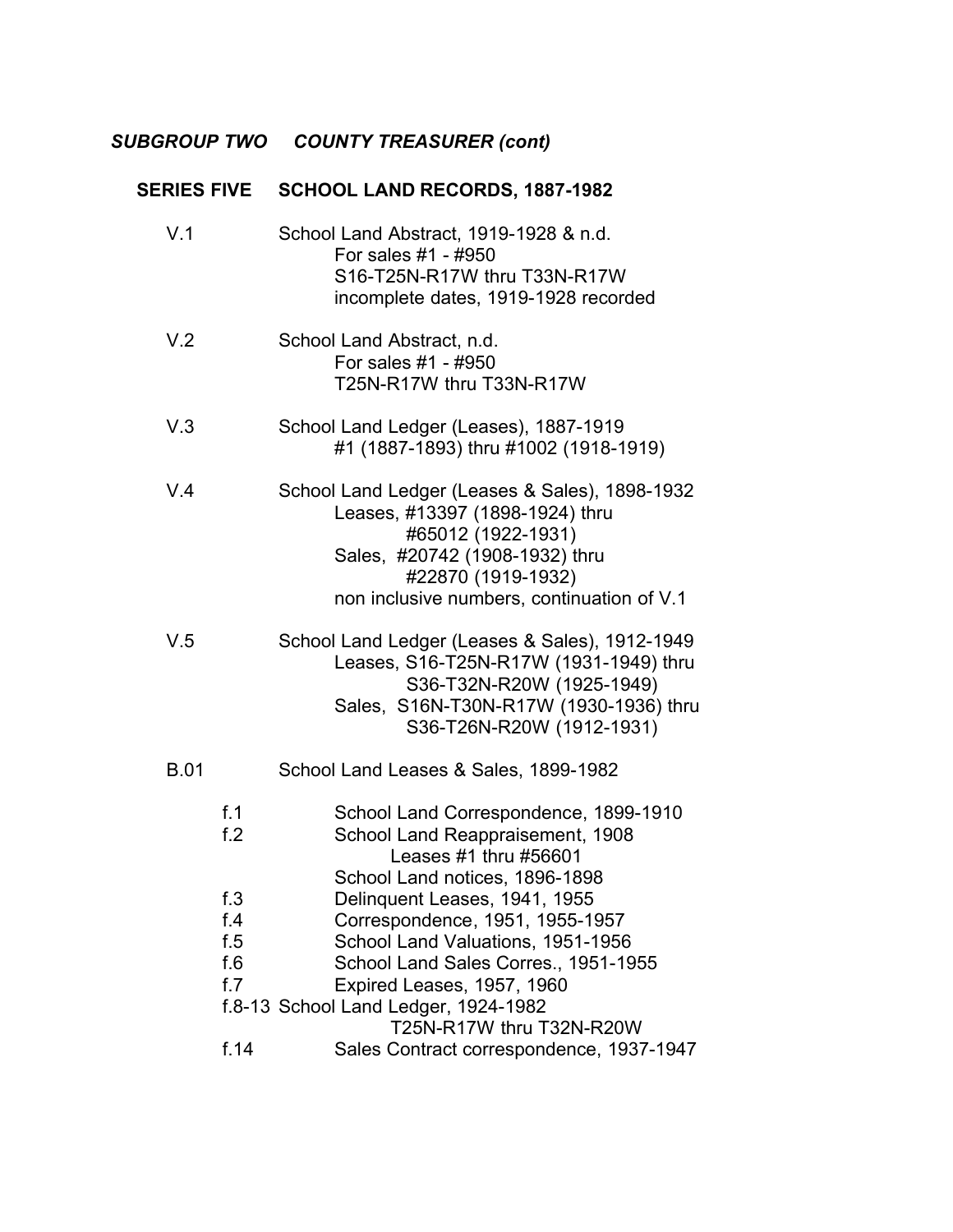# *SUBGROUP THREE COUNTY BOARD OF COMMISSIONERS*

The minutes of the county board of commissioners and supplemental documents remain at the county courthouse.

# *SUBGROUP FOUR COUNTY CLERK, 1883-1977*

| film<br><b>SERIES ONE</b> | <b>MARRIAGE RECORDS, 1883-1977</b>                                                                                                                                                                                                                                                                                                                                                                |
|---------------------------|---------------------------------------------------------------------------------------------------------------------------------------------------------------------------------------------------------------------------------------------------------------------------------------------------------------------------------------------------------------------------------------------------|
| V.01                      | Marriages, Book A (indexed)<br>Typed supplemental index, 1883-1889<br>(taken from Brown County records), 2 pp<br>Feb. 1885 - December 1888 in back of vol.<br>Brown County Licenses, 1883-1889 (36 pp.)<br>Index to Marriages, Brown Co., pp. 610-630<br>Index to Marriages, Vol. A (1883-1889)<br>p.1 (#1), Plants-Lane, January 12, 1889<br>thru<br>p.609 (#609), Cook-Ruble, December 30, 1911 |
|                           | pp.610-630 (Brown Co.), 1885-1889                                                                                                                                                                                                                                                                                                                                                                 |
| V.02                      | Marriages, Book B (indexed)<br>p.1 (#610), January 13, 1912<br>thru<br>p.351 (#959), September 8, 1921<br>p.352 (#560), October 6, 1921<br>thru<br>p.406 (#613), July 30, 1923                                                                                                                                                                                                                    |
| V.03                      | Marriages, Book C (indexed)<br>p.1 (#614), September 10, 1923<br>thru<br>p.593 (#1207), June 26, 1949                                                                                                                                                                                                                                                                                             |
| V.04                      | Marriages, Book D (indexed)<br>p.1 (#1208), July 9, 1949) thru<br>p.555 (#1758), December 30, 1977                                                                                                                                                                                                                                                                                                |
|                           | NOTE: Microfilm record series one begins next page                                                                                                                                                                                                                                                                                                                                                |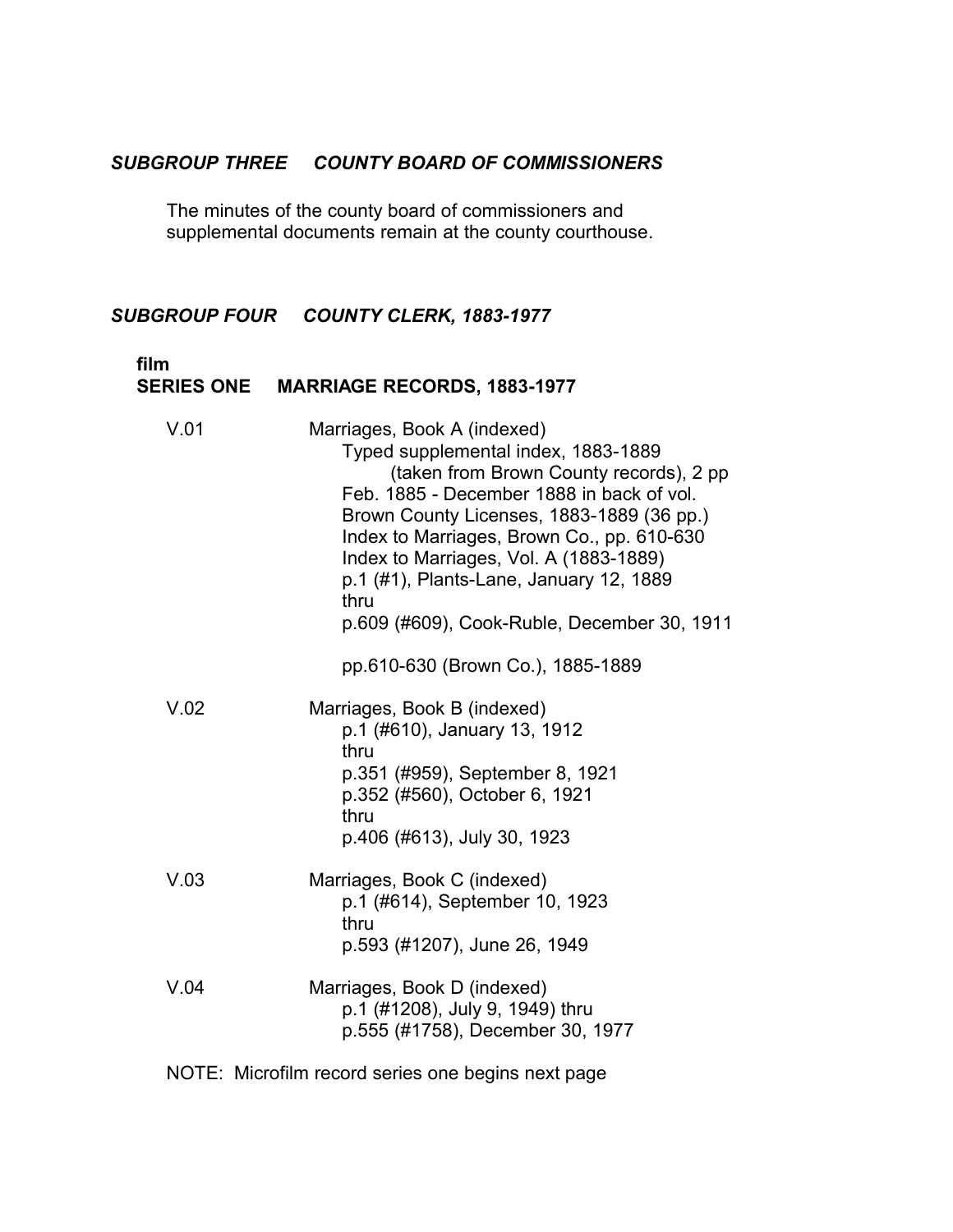#### *SUBGROUP FOUR COUNTY CLERK (cont)*

# **film SERIES ONE MARRIAGE RECORDS - MICROFILM RECORD MP4219**  Roll #1 **Item #1 - Marriages, Book A (1883-1889)** 872 frames Records from Brown County, 1883-1889 1291 pp. thru #28,991 Item #3 - Marriages, Book C (1923-1949) p.100 (#713), November 25, 1931 FILMING ORDER: Vol. B begins at frame #436 Vol. C begins at frame #705 Roll #2 Item #1 - Marriages, Book C cont. (1931-1949) 1136 frames p.100 (#713), November 25, 1931 1048 pp. thru #28,992 Item #2 - Marriages, Book D (1949-1977) p.555 (#1758), December 30, 1977) FILMING ORDER:

Vol. D begins at frame #516

### **SERIES TWO ELECTION RECORDS**

The election records of the county remain at the county courthouse.

### **SERIES THREE BOND RECORDS**

Bond records of the county, including officials bonds remain at the county courthouse.

#### **SERIES FOUR PROFESSIONAL REGISTERS**

The registers of professional physicians, vets, dentists, and other professional licenses remain at the county clerk's office

# **SERIES FIVE BRAND AND ESTRAY REGISTERS**

This record is not in storage at the archives.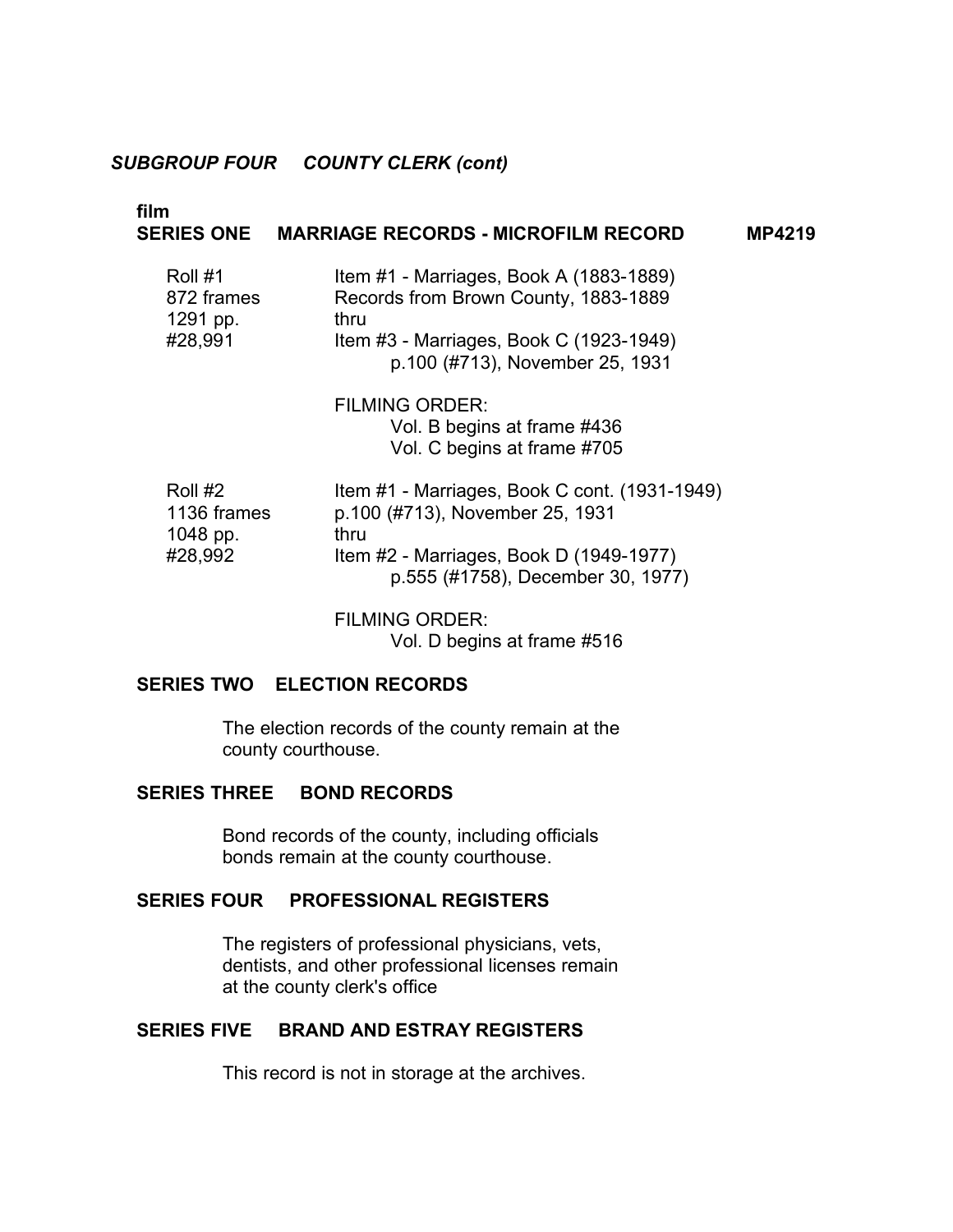# *SUBGROUP FOUR COUNTY CLERK (cont)*

#### **SERIES SIX MISCELLANEOUS, 1923-1935**

B.01 � Xerox copy of Militia Enrollment Register 1923-1935

### *SUBGROUP FIVE REGISTER OF DEEDS*

There are currently no records in storage for the Rock County Register of Deeds.

### *SUBGROUP SIX* � *COUNTY COURT*

- **SERIES ONE PROBATE RECORDS (no records)**
- **SERIES TWO JUSTICES OF THE PEACE (no records)**

### **film**

#### **SERIES THREE CIVIL AND CRIMINAL DOCKETS, 1889-1911**

| Roll #1    | Vol. #1, Civil Docket A (indexed)         |
|------------|-------------------------------------------|
| 679 frames | p.1 (#1), January 14, 1889                |
| 1358 pp.   | thru                                      |
| #20,121    | Vol. #2, Civil Docket B (indexed)         |
|            | p.318 (#464), July 14, 1910-Aug 26, 1911) |

# *SUBGROUP SEVEN DISTRICT COURT*

There are currently no records at the State Archives � for the Rock County District Court, including Rock � County Naturalization records.